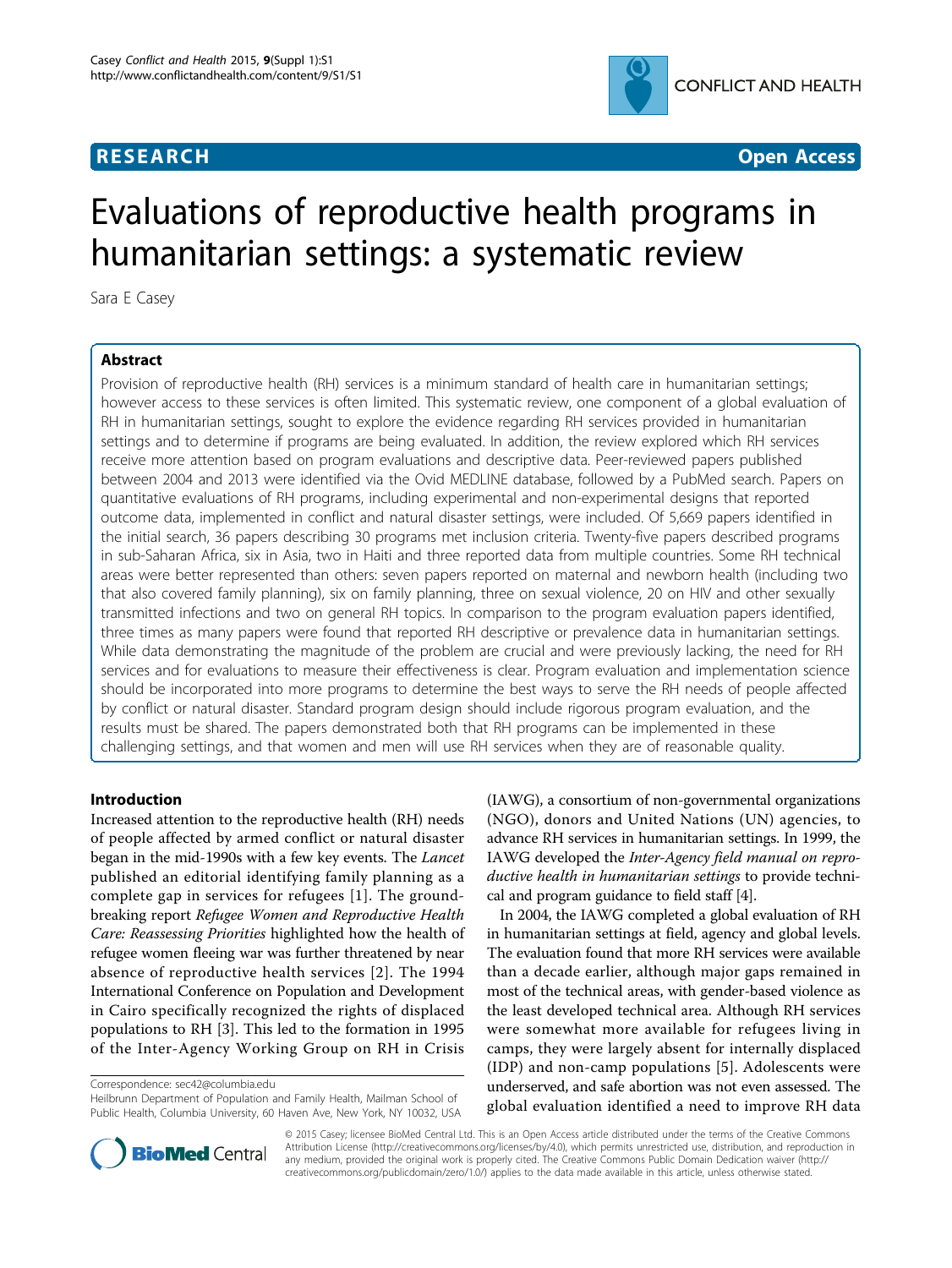collection to ensure that useful data were collected and properly interpreted, as well as for more rigorous program evaluations.

From 2012-2014, another ten years on, the IAWG conducted a second global evaluation of RH in humanitarian settings. This systematic review, one component of the 2014 global review, sought to explore the evidence regarding RH services provided in humanitarian settings. Are RH programs in these settings being evaluated? Do the programs work? What is the quality of the evaluations? Which RH services receive more programmatic and financial attention based on program evaluations and descriptive data?

## Methods

## Search strategy

This literature review summarized peer-reviewed papers published since the last global evaluation (between 2004 and 2013) that were identified via the Ovid MEDLINE database, followed by a PubMed search to pick up more recent papers not currently indexed. In addition, references for included papers were cross-checked to ensure that all relevant literature was identified and included. A combination of terms describing conflict and natural disasters were used with terms describing RH under the broad categories from the Inter-agency field manual on reproductive health in humanitarian settings of maternal and newborn health, family planning (FP), gender-based violence (GBV), HIV/AIDS and other sexually transmitted infections (STIs), safe abortion and adolescent reproductive health. Searches were limited to papers published in English. This initial search was broad and intended to capture all papers on RH in humanitarian settings. Papers on quantitative evaluations of RH programs, including experimental and non-experimental designs that reported outcome data were included. Descriptive quantitative studies with no specific health intervention identified and no

outcomes or outputs reported (e.g., studies that reported only descriptive or baseline data) as well as purely qualitative papers were excluded. Studies were not excluded on the basis of their quality. Other inclusion and exclusion criteria are detailed in Table 1. Papers excluded under these criteria but that reported descriptive or prevalence data were logged to permit comparison of the sectoral spread of evaluation papers (the focus here) and broader prevalence or descriptive papers.

## Quality assessment of the papers

The quality of each included study was assessed using criteria from the STROBE checklist for observational studies or the CONSORT checklist for clinical trials [[6,7](#page-5-0)]. Papers were assigned a rating of high, medium or low quality based on the number of met criteria in a list adapted from these checklists.

## Results

The search strategy yielded 5,669 papers after duplicates were removed; 5,310 were excluded based on a review of the title. Of the 359 papers for which abstract or fulltext review was conducted, 323 papers were excluded, leaving 36 papers describing 30 programs (Figure [1](#page-2-0)). Of the 36 papers, 25 described programs in sub-Saharan Africa, six in Asia, two in Haiti and three reported data from multiple countries and continents. Some RH technical areas were better represented than others: seven papers reported on maternal and newborn health (including two that also covered FP), six on FP, three on GBV, 20 on HIV and other STIs and two on general RH topics (Table [2](#page-2-0)). None of the papers described safe abortion or post-abortion care programs, and five of the papers described HIV prevention programs targeting adolescents. Only six papers were classified as high quality while the majority was classified as medium quality or low quality. Fewer than half (16) of the papers

|                             | Included                                                                                                                                                                                                                   | Excluded                                                                                                                                                                          |
|-----------------------------|----------------------------------------------------------------------------------------------------------------------------------------------------------------------------------------------------------------------------|-----------------------------------------------------------------------------------------------------------------------------------------------------------------------------------|
| Topic                       | Papers that described RH programs to address maternal and<br>newborn health, FP, HIV and other STIs and/or GBV (sexual<br>violence including rape, sexual abuse and sexual exploitation, and<br>intimate partner violence) | Papers that reported on other reproductive health topics (e.g.,<br>female genital mutilation, forced or early marriage, reproductive<br>cancers)                                  |
| Types of<br>Papers/<br>Data | Quantitative evaluations of RH programs or services, including<br>experimental and non-experimental designs that report outcome<br>data                                                                                    | Descriptive quantitative papers with no specific health<br>intervention and no outcomes (e.g., reporting only descriptive or<br>baseline data); purely qualitative papers         |
| Settings                    | Humanitarian crises in conflict, post-conflict or natural disaster<br>settings in lower or middle income countries                                                                                                         | Papers in locations that were not affected by armed conflict or<br>natural disaster; that were more than ten years post-conflict;<br>disaster settings in higher income countries |
| Types of<br>publications    | Papers in peer-reviewed journals                                                                                                                                                                                           | Letters, editorials, commentaries; grey literature; review papers<br>(although these were screened for references)                                                                |
| Language                    | English                                                                                                                                                                                                                    | Study titles and abstracts in languages other than English                                                                                                                        |
| Publication<br>date         | January 2004 - December 2013                                                                                                                                                                                               | Papers published before 2004 or after 2013                                                                                                                                        |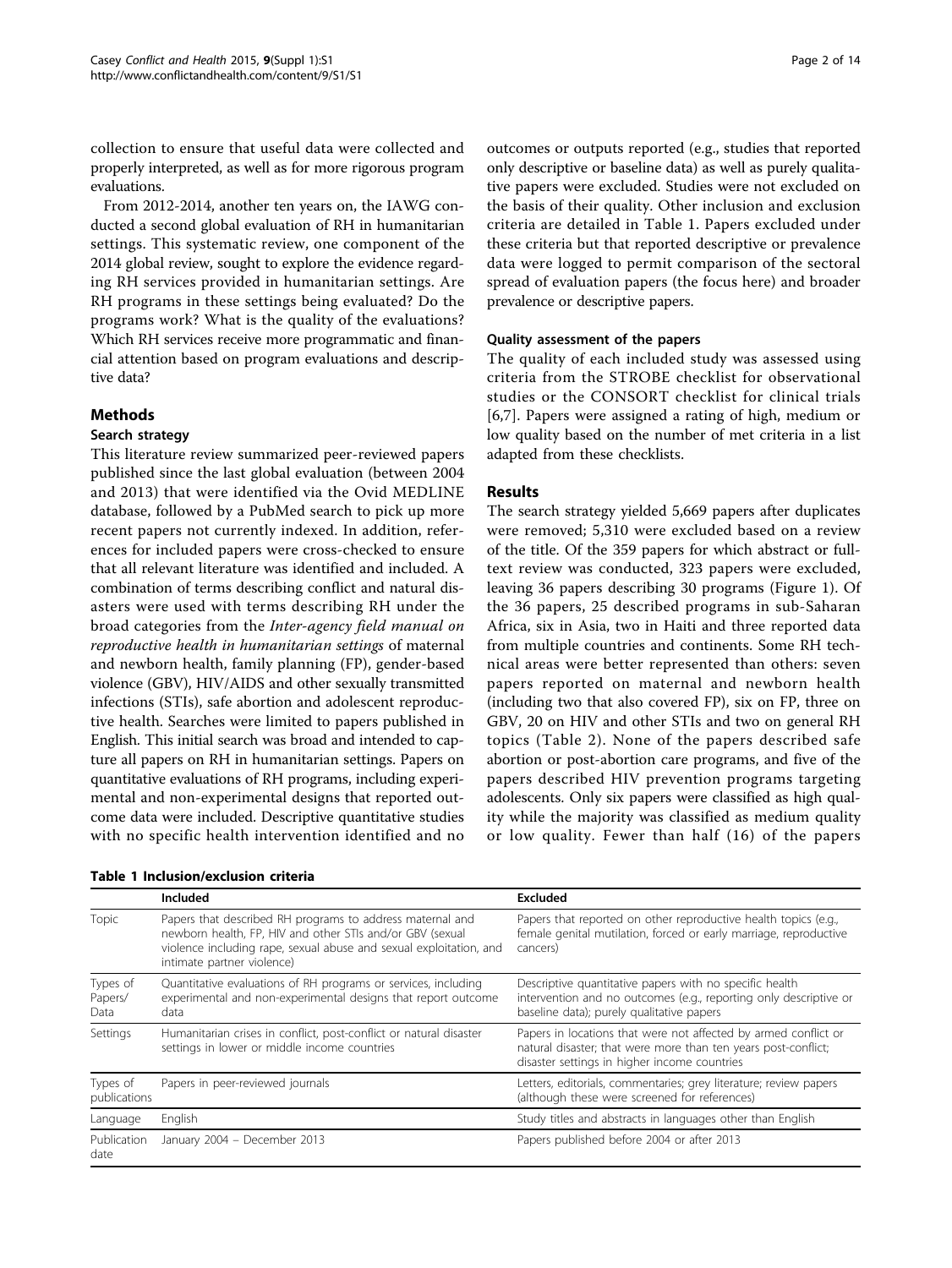<span id="page-2-0"></span>

reported comparison data, either in the form of pre- and post-intervention measures or intervention and comparison groups. Table [3](#page-8-0) provides a summary of the included papers.

Of the 323 papers reviewed and excluded, 93 papers reported descriptive or prevalence data on RH in crisis settings. Again, some RH technical areas were better represented than others: 20 papers on maternal and newborn health (including one that also reported on FP and one that also looked at GBV), four on FP, 32 on GBV, 27 on HIV or other STIs (only six of which mentioned other STIs), seven papers on general RH and five on adolescent RH (specifically HIV, GBV or FP) (Table 2).

### Maternal and newborn health

Seven of the 36 papers described evaluations of maternal and newborn health programs, including two programs that also addressed family planning. The papers covered a range of topics including emergency obstetric and newborn care (EmONC), antenatal care (ANC) and the training of traditional birth attendants or community health workers (CHWs) to improve maternal health outcomes.

Two papers described the outcomes of programs to improve EmONC services, the first for Afghan refugees in Pakistan [[8\]](#page-5-0) and the second in humanitarian settings in nine countries [[9\]](#page-5-0). Although not all supported facilities met the WHO criteria of fully functional EmONC facilities [[10](#page-5-0)], the papers reported greater availability post-intervention of EmONC services 24 hours a day and subsequent increased use of those services in most facilities. The authors of both papers described challenges in calculating the UN process indicators for  $EmONC<sup>a</sup>$  at baseline [[10\]](#page-5-0), primarily due to the absence of key data from delivery registers; however, both reported these indicators at endline.

Other program approaches to improve maternal and newborn health involved training mobile health workers to provide elements of basic EmONC plus blood transfusion and ANC in eastern Burma [[11](#page-5-0)]; seconding refugee health workers to health facilities serving the refugee population and training refugee women to promote RH in the community in Guinea [\[12](#page-6-0)]; and training CHWs in Afghanistan to strengthen the link between the community and formal health services [[13\]](#page-6-0). All three papers reported increased use of skilled birth attendants postintervention. The Afghanistan study, however, found that only the presence of a female CHW was associated with increased skilled birth attendance; the association was absent with male CHWs. One paper assessing the effectiveness of baby tents (clean spaces to support mothers to practice healthy infant feeding) established in Haiti found that 70% of babies less than six months old were exclusively breastfed and 10% of non-exclusively breastfed infants moved to exclusive breastfeeding while enrolled [\[14](#page-6-0)]. Finally, an evaluation of a home-based lifesaving skills training for traditional midwives in Liberia found that midwives' knowledge improved from pre to post training and remained stable one year later [[15](#page-6-0)].

#### Family planning (FP)

Six papers described FP programs, including two that also described maternal and newborn health outcomes. Programs used different strategies to improve FP use: providing the full range of FP methods, including longacting and permanent methods, via mobile clinics and strengthening health centers' provision of short- and long-acting FP in northern Uganda [[16\]](#page-6-0); training mobile health workers to provide short-acting methods in eastern Burma [\[11](#page-5-0)]; seconding refugee providers to health facilities serving refugees to provide FP and training female CHWs to promote FP use in Guinea [\[17\]](#page-6-0); and training CHWs to conduct FP education and provide

| Table 2 Number of papers by RH technical component |  |  |  |  |  |  |  |  |  |
|----------------------------------------------------|--|--|--|--|--|--|--|--|--|
|----------------------------------------------------|--|--|--|--|--|--|--|--|--|

|                             | Number $%$ of program evaluation papers (n=36*) | Number (%) of descriptive papers for comparison (n=93*) |
|-----------------------------|-------------------------------------------------|---------------------------------------------------------|
| Maternal and newborn health | 7 (19%)                                         | 20 (22%)                                                |
| Family planning             | 6(17%)                                          | 4(4%)                                                   |
| Gender-based violence       | 3(8%)                                           | 32 (34%)                                                |
| HIV and other STIs          | 20 (56%)                                        | 27 (29%)                                                |
| Adolescent RH               | 5(14%)                                          | 5 (5%)                                                  |
| General RH                  | 2(6%)                                           | 7(8%)                                                   |

\*The sum of the RH components is greater than the total number of papers as some papers reported on multiple components.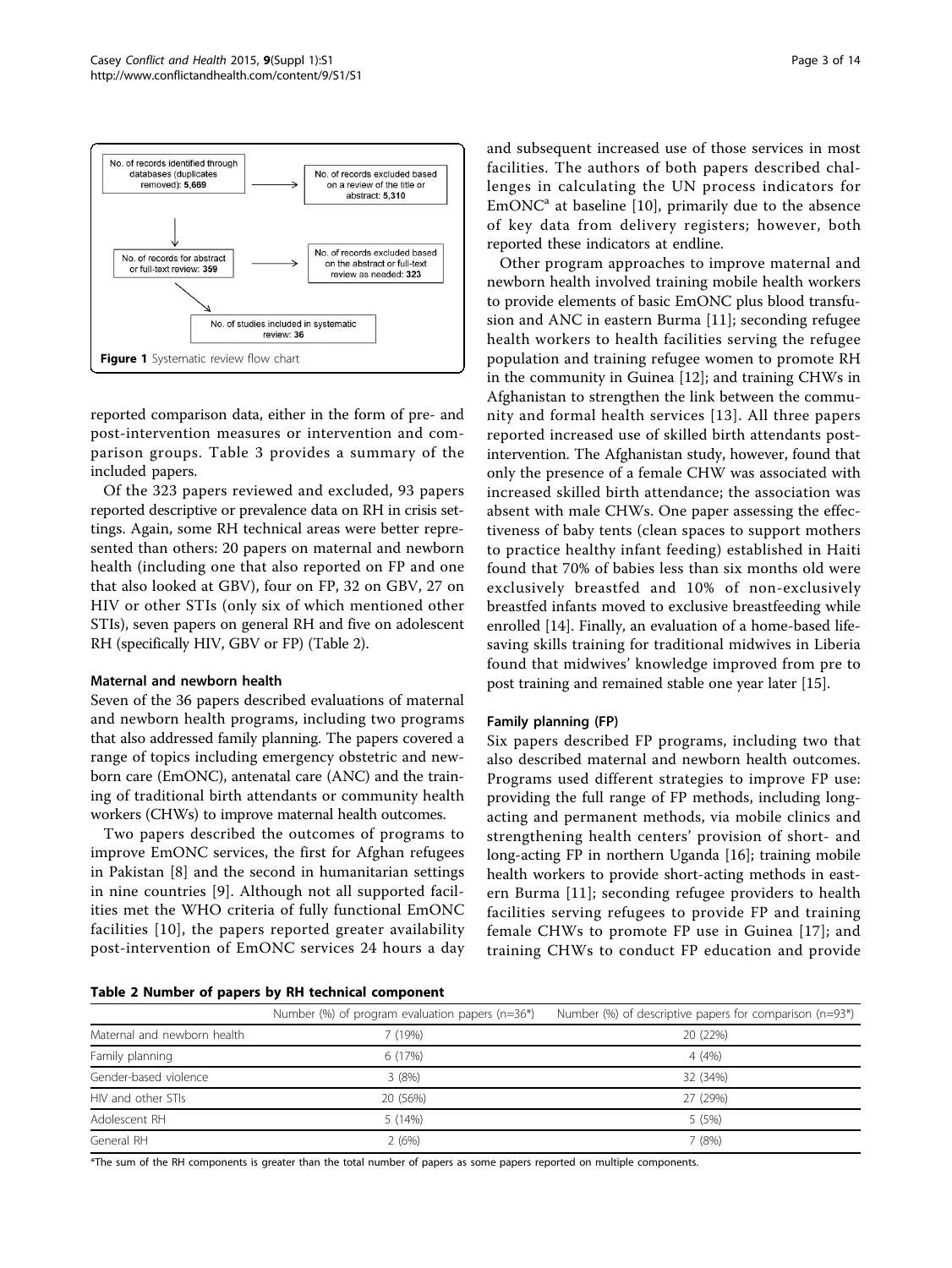short acting methods in Afghanistan [[18](#page-6-0)]. All four papers reported that contraceptive prevalence increased from baseline or was higher than national levels. Additional papers found that the presence of a female CHW was associated with higher FP use in Afghanistan [[13](#page-6-0)], and that contraceptive use was higher among Afghan refugee women in Pakistan who received subsidized health services than among those with access to un-subsidized services [\[19\]](#page-6-0).

## Gender-based violence (GBV)

Although the literature search included broader terms related to GBV, all three included papers focused specifically on care for survivors of rape. Two papers reviewed the effectiveness of psychosocial interventions for survivors. A randomized controlled trial in the Democratic Republic of the Congo (DRC) on the effectiveness of group cognitive processing therapy versus individual support to female survivors of rape found that those who received group psychotherapy showed greater improvement in depression, anxiety and post-traumatic stress disorder (PTSD) symptoms six months after treatment compared to those in the control group [\[20\]](#page-6-0). The second paper found that the global functioning of survivors in the Republic of Congo improved following post-rape psychological care, and improvement was maintained one to two years later although high loss to follow up weakened these results [[21\]](#page-6-0). The third paper reviewed the effects of a multi-media training tool for clinical care for rape survivors on the knowledge, attitudes and practices of health providers in four conflict settings [[22\]](#page-6-0). The authors found that although negative attitudes towards survivors did not significantly change, respect for patient rights increased and provider practice improved from pre-training to three months post-training.

## HIV and other sexually transmitted infections (STIs)

More papers (20) focused on HIV and other STIs than any other RH component; however only three of these reported on STIs other than HIV. Three papers reported results of retrospective record reviews to evaluate programs to prevent mother to child transmission of HIV (PMTCT), two in northern Uganda and one in a refugee camp in Tanzania. One program found that higher proportions of HIV-positive pregnant women identified in ANC used anti-retroviral prophylaxis in northern Uganda compared with the national average [\[23\]](#page-6-0). The other two programs reported high numbers lost to follow-up before completing infant HIV testing at 18 months. In one study, this was primarily due to a lack of understanding of its importance and infant death; incomplete or no ARV prophylaxis, early weaning and prolonged breastfeeding were associated with increased risk of loss to follow-up and infant death [\[24](#page-6-0)]. In the final study, more than two-thirds of the HIVinfected women were repatriated to their home country before delivery; among those who delivered in the camp, nevirapine uptake was 98% [[25\]](#page-6-0).

Eight papers reported the outcomes of anti-retroviral therapy (ART) programs for HIV-positive adults or children in East Africa, Haiti and globally. Three papers found that ART patients in northern Uganda had mortality rates and adherence comparable to or better than ART patients in stable settings or who were not displaced [[26-28](#page-6-0)]. Similarly, a review of the data from 24 ART programs in conflict or post-conflict settings found that patient outcomes were comparable to those in stable settings [[29\]](#page-6-0). Five papers examined the effect of a crisis on ART programs: the post-election violence in Kenya in early 2008 [[30-32](#page-6-0)], acute conflict in DRC in 2004 [[33](#page-6-0)] and the earthquake in Haiti in 2010 [[34\]](#page-6-0). Notably, although the papers found higher rates of treatment interruption immediately post-disaster, generally services were quickly re-established and patient attendance and adherence rebounded soon after.

Eight papers reported HIV and/or STI knowledge, attitudes and behavior results following HIV prevention programs. Two papers reported on a group randomized controlled trial to evaluate the impact of an evidencebased HIV prevention intervention on sexual risk behaviors of in-school  $6<sup>th</sup>$  graders in Liberia [\[35,36\]](#page-6-0), and six used post-intervention surveys to assess program effectiveness in four African countries [\[37](#page-6-0)-[42](#page-6-0)]. All of the papers reported mixed results of their prevention programs regarding some elements of knowledge and behavior change; however, the four that follow reported more positive results. A comparison of pre- and post-intervention survey data in Sierra Leone found that HIV-related knowledge and condom use increased among adolescents [\[37](#page-6-0)], commercial sex workers and military personnel [[38](#page-6-0)] following an HIV prevention program including intensive IEC activities and distribution of free condoms. Two papers on refugee camps in Guinea reported that exposure to program peer educators was associated with improved HIV and STI knowledge and changed behavior to prevent HIV [[39,40\]](#page-6-0).

## General RH

Two papers reported on unique efforts related to reproductive health. A program to improve and measure the quality of RH services at a clinic serving Burmese refugees and migrant workers on the Thailand-Burma border improved the quality of care, and also increased staff skills and motivation to collect and use data to make program decisions [[43\]](#page-6-0). An evaluation of a literacy program that used RH content in Guinea found that refugee women who completed the program reported high knowledge on maternal and newborn health, HIV and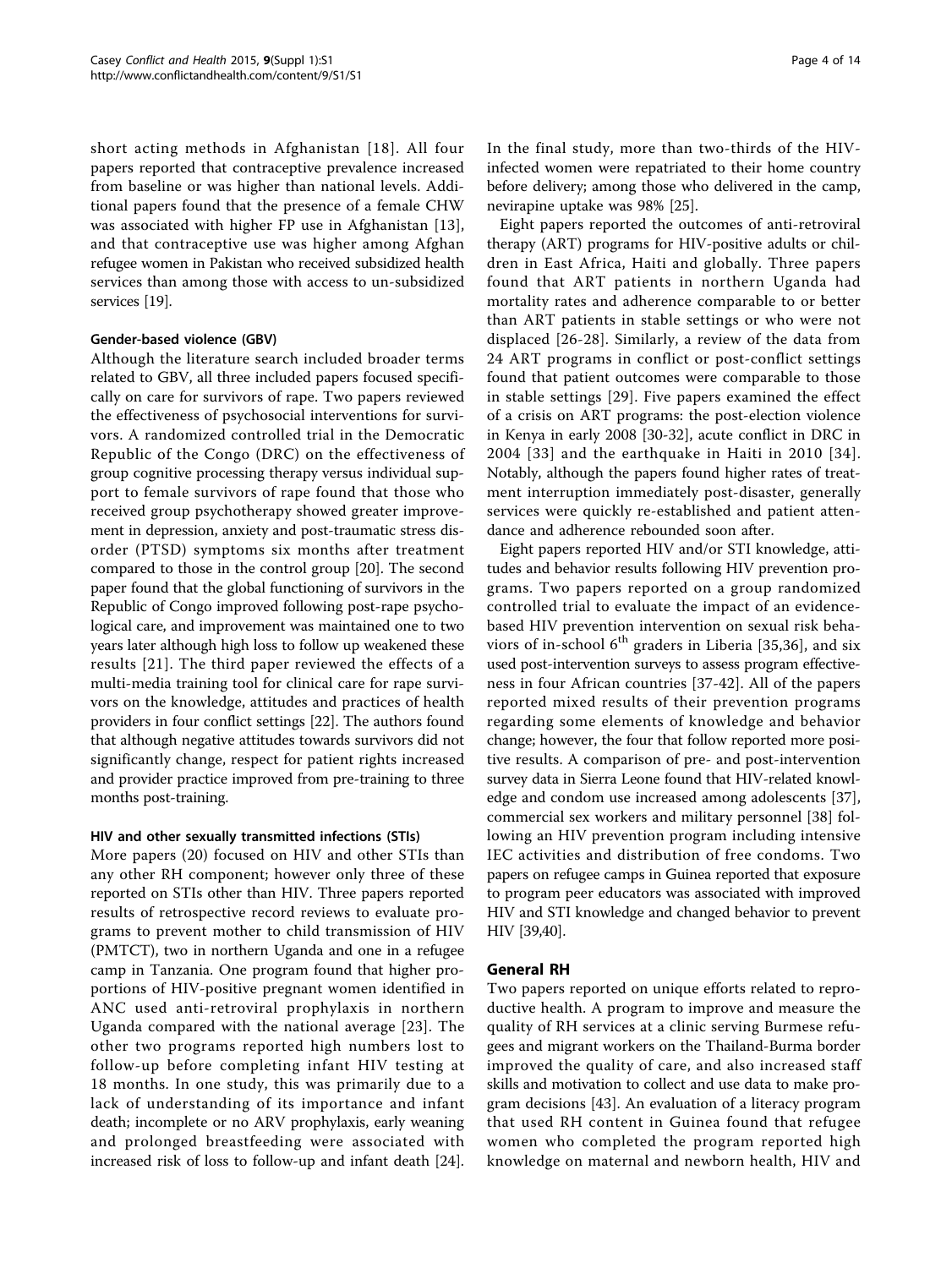STIs; increased use of FP; and a marked increase in feelings of empowerment [\[44\]](#page-6-0).

## **Discussion**

This review found that some RH programs in crisis settings have been evaluated although most evaluations were medium in quality, suggesting limitations in study design and analysis. Most of the papers reported generally positive results suggesting that these programs are likely well-designed and reasonably well-implemented. The papers demonstrated both that RH programs can be implemented in these challenging settings and that women and men will use RH services when they are of reasonable quality. In comparison to the program evaluation papers identified, three times as many papers were found that reported RH descriptive or prevalence data in humanitarian settings. While data demonstrating the magnitude of the problem are crucial and were previously lacking, the need for RH services and for evaluations to measure their effectiveness is clear [\[45](#page-6-0),[46](#page-6-0)]. It is critical to more directly link research to interventions and increase the evidence base for RH service delivery strategies in humanitarian settings. This includes not only the research but also publication and sharing of results. An increased focus on implementation science is needed to explore how best to improve delivery and use of RH services as well as the use of research to improve practice [\[47\]](#page-6-0).

Although published articles are not representative of RH programs implemented in humanitarian settings as most programs do not publish their results, they may reflect relative attention, both programmatic and financial, to particular areas. A preponderance of papers reported on HIV/ AIDS programs although few mentioned other STIs. While GBV was under-represented among program evaluations, one-third (32) of the descriptive papers reported prevalence and types of sexual violence perpetrated in humanitarian settings. This suggests that GBV does, in fact, receive attention in research, although perhaps less in programming which when implemented may be only rarely evaluated. FP, on the other hand, was under-represented among both program evaluations and descriptive papers suggesting that FP overall receives less attention than the other RH components. Adolescents often face additional barriers to meeting their RH needs [\[48\]](#page-6-0), but only four HIV prevention programs targeted adolescents and no papers evaluated adolescent-friendly RH services. No papers mentioned safe abortion which remains virtually unavailable in humanitarian settings [[49](#page-6-0)], nor post-abortion care.

Programs requiring long-term follow-up faced specific challenges introduced by the instability of crisis settings and associated population movements. Some of these challenges, such as brief interruptions to treatment that arose during incidents of crisis, can and should be managed or prevented with planning, as demonstrated in the response to post-election violence in Kenya [[30,32](#page-6-0)] and an upswing in violence in DRC [[33](#page-6-0)]. Training refugee or IDP health workers, who would likely move with their community, may be a potential strategy for ensuring continued access to care for displaced people after they return home. Additional challenges to the implementation of RH programs were identified in the papers. For example, highly trained health workers are needed to provide RH services, and they may require updated competency-based training, particularly for EmONC, longacting and permanent FP and clinical care for survivors of rape. The evaluation of a training tool for providers suggested that although attitudes are challenging to change, care for survivors of rape can be improved [[22\]](#page-6-0).

Proven evidenced-based strategies should be adapted and implemented in humanitarian settings. For example, EmONC is crucial to reduce maternal morbidity and mortality, and is thus a component of the minimum standard in humanitarian RH service delivery (the Minimum Initial Service Package) [\[4](#page-5-0)]. Yet, only three of the seven maternal and newborn health programs that were evaluated aimed to improve the availability of these critical services. Only one of the evaluated programs improved the availability of long-acting or permanent FP methods; the other programs were generally limited to short-acting methods, despite evidence that a broad choice of methods is an essential component of good FP programming and also associated with increased use [[50](#page-6-0)-[52\]](#page-7-0). Although a foundation in social change theory has been shown to be important for behavior change [[53\]](#page-7-0), only one of the HIV prevention programs appears to have had such a base [[35,36](#page-6-0)]. Behavior change communication efforts implemented in humanitarian settings should adapt such proven evidence-based strategies. Moreover, it is critical that best practices be shared across the humanitarian and development fields. While the humanitarian field has adapted strategies that have been successful in development settings for many RH components, response to sexual violence is one area where the humanitarian field may be in advance of the development field, and it is crucial that these programs be implemented, rigorously evaluated and published. Further, it would be useful for programs (and journals) to publish results of programs that were unsuccessful so others may learn from those experiences.

Fewer than half of the papers used any kind of comparison, either between pre- and post- measures or between intervention and comparison groups. This is not a call for more randomized controlled trials, however, since randomizing clients is not often appropriate, due to the fundamental principle of client choice in FP and GBV programming [[54\]](#page-7-0). Evaluations using pre- and post-intervention measures or quasi-experimental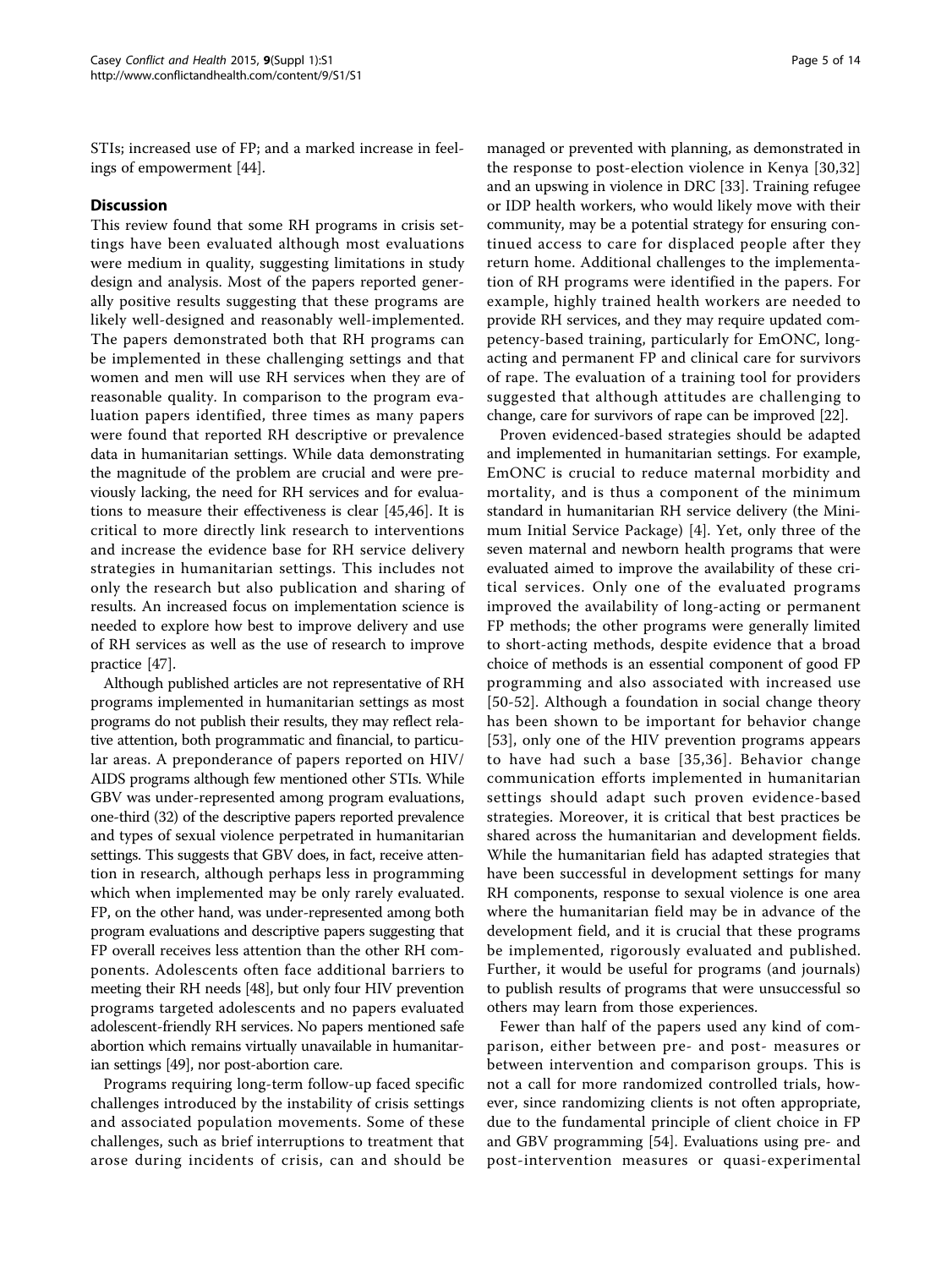<span id="page-5-0"></span>designs may be appropriate, particularly where a program strategy is implemented in phases and a group that has not yet received the intervention serves as a comparison for a group in an earlier phase of the program. In addition, the challenges to collecting data in humanitarian settings are well-recognized [\[55,56](#page-7-0)], and population-based surveys may be particularly challenging in these unstable and insecure settings [[57\]](#page-7-0). Therefore, other rigorous measures of program quality that are feasible to collect should be explored. For example, the UN process indicators of EmONC were developed to monitor interventions proven to reduce maternal mortality without the limitations and expense of a maternal mortality survey by using information available at health facilities [10,[58\]](#page-7-0). What similar practical approximations could be used to measure the success of FP and GBV programs? It is plausible that evaluations of clinical HIV programs were in the majority because program quality could be measured using clinical data (patient adherence and outcomes) that were routinely collected. Challenges to collecting appropriate data have been noted [5,9]; increased effort should be put into routine data collection to ensure that good quality data to measure standard indicators are collected, and shared. This may mean adapting registers to capture data on, for example, obstetric complications or to record new, continuing and switching FP clients.

Limitations of this review include its restriction to quantitative methodologies and to papers published in English, which may have excluded relevant publications. The selected search parameters may have missed papers that did not explicitly refer to conflict or humanitarian settings or natural disasters, or the general RH topics that were searched in the title, abstract or key words. While the included papers may be representative of peer-reviewed published literature, they are not representative of RH programming in humanitarian settings: humanitarian agency staff may not have time to write up results for publication and negative or null findings may be difficult to publish.

Program evaluation and implementation science should be incorporated into programs to determine the best ways to serve the RH needs of people affected by conflict or natural disaster. Standard program design should include rigorous program evaluation [\[59\]](#page-7-0) and improved routine data collection. The results must be shared so that proven evidence-based strategies for RH are implemented in humanitarian settings. These papers demonstrated both that RH programs can be implemented in these challenging settings, and that women and men will use RH services when they are of reasonable quality.

#### List of abbreviations used

ANC: antenatal care; ART: anti-retroviral therapy; CHW: community health worker; DRC: Democratic Republic of the Congo; EmONC: emergency obstetric and newborn care; FP: family planning; GBV: gender-based violence; IAWG: Inter-Agency Working Group on Reproductive Health in Crisis; NGO: nongovernmental organization; PMTCT: prevention of mother to child transmission of HIV; PTSD: post-traumatic stress disorder; RH: Reproductive health; STIs: sexually transmitted infections; UN: United Nations.

#### Competing interests

The author declares that she has no competing interests.

#### Authors' information

The author is a member of the Steering Committee of the Inter-Agency Working Group on RH in Crises.

#### Acknowledgements

I gratefully acknowledge the valuable support and advice of Therese McGinn throughout the review.

#### Declarations

This article has been published as part of Conflict and Health Volume 9 Supplement 1, 2015: Taking Stock of Reproductive Health in Humanitarian Settings: 2012-2014 Inter-agency Working Group on Reproductive Health in Crises' Global Review. The full contents of the supplement are available online at [http://www.conflictandhealth.com/supplements/9/S1.](http://www.conflictandhealth.com/supplements/9/S1) Funding for this supplement was provided by the MacArthur Foundation.

#### Published: 2 February 2015

#### References

- Reproductive freedom for refugees. The Lancet 1993, 341:929-930.
- 2. Wulf D: Refugee Women and Reproductive Health Care: Reassessing Priorities. New York: Women's Commission for Refugee Women and Children; 1994 [[http://www.womensrefugeecommission.org/resources/](http://www.womensrefugeecommission.org/resources/document/583-refugee-women-and-reproductive-health-care-reassessing-priorities) [document/583-refugee-women-and-reproductive-health-care-reassessing](http://www.womensrefugeecommission.org/resources/document/583-refugee-women-and-reproductive-health-care-reassessing-priorities)[priorities\]](http://www.womensrefugeecommission.org/resources/document/583-refugee-women-and-reproductive-health-care-reassessing-priorities).
- 3. Programme of Action of the International Conference on Population and Development. Cairo; 1994 [\[http://www.un.org/popin/icpd/conference/](http://www.un.org/popin/icpd/conference/offeng/poa.html) [offeng/poa.html\]](http://www.un.org/popin/icpd/conference/offeng/poa.html).
- 4. Inter-agency Working Group on Reproductive Health in Crises: Inter-agency field manual on reproductive health in humanitarian settings. Geneva; 2010 [\[http://www.iawg.net/resources/field\\_manual.html\]](http://www.iawg.net/resources/field_manual.html).
- 5. Inter-Agency Working Group on Reproductive Health in Refugee Situations: Report of an Inter-Agency Global Evaluation of Reproductive Health Services for Refugees and Internally Displaced Persons. Geneva; 2004 [[http://www.iawg.net/resources/2004\\_global\\_eval](http://www.iawg.net/resources/2004_global_eval)].
- 6. von Elm E, Altman DG, Egger M, Pocock SJ, Gøtzsche PC, Vandenbroucke JP, for the SI: [The Strengthening the Reporting of](http://www.ncbi.nlm.nih.gov/pubmed/17941714?dopt=Abstract) [Observational Studies in Epidemiology \(STROBE\) Statement:](http://www.ncbi.nlm.nih.gov/pubmed/17941714?dopt=Abstract) [Guidelines for Reporting Observational Studies.](http://www.ncbi.nlm.nih.gov/pubmed/17941714?dopt=Abstract) PLoS medicine 2007, 4:e296.
- 7. Schulz KF, Altman DG, Moher D, for the CG: [CONSORT 2010 Statement:](http://www.ncbi.nlm.nih.gov/pubmed/20352064?dopt=Abstract) [Updated Guidelines for Reporting Parallel Group Randomised Trials.](http://www.ncbi.nlm.nih.gov/pubmed/20352064?dopt=Abstract) PLoS medicine 2010, 7:e1000251.
- 8. Purdin S, Khan T, Saucier R: [Reducing maternal mortality among Afghan](http://www.ncbi.nlm.nih.gov/pubmed/19232603?dopt=Abstract) [refugees in Pakistan.](http://www.ncbi.nlm.nih.gov/pubmed/19232603?dopt=Abstract) International journal of gynaecology and obstetrics 2009, 105:82-85.
- 9. Krause SK, Meyers JL, Friedlander E: [Improving the availability of](http://www.ncbi.nlm.nih.gov/pubmed/19153908?dopt=Abstract) [emergency obstetric care in conflict-affected settings.](http://www.ncbi.nlm.nih.gov/pubmed/19153908?dopt=Abstract) Global public health 2006, 1:205-228.
- 10. WHO, UNFPA, UNICEF, Averting Maternal Death and Disability Program Columbia University: Monitoring emergency obstetric care: a handbook. Geneva: World Health Organization; 2009 [\[http://www.who.int/](http://www.who.int/reproductivehealth/publications/monitoring/9789241547734/en/) [reproductivehealth/publications/monitoring/9789241547734/en/](http://www.who.int/reproductivehealth/publications/monitoring/9789241547734/en/)].
- 11. Mullany LC, Lee TJ, Yone L, Lee CI, Teela KC, Paw P, Shwe Oo EK, Maung C, Kuiper H, Masenior NF, Beyrer C: [Impact of Community-Based Maternal](http://www.ncbi.nlm.nih.gov/pubmed/20689805?dopt=Abstract) [Health Workers on Coverage of Essential Maternal Health Interventions](http://www.ncbi.nlm.nih.gov/pubmed/20689805?dopt=Abstract) [among Internally Displaced Communities in Eastern Burma: The MOM](http://www.ncbi.nlm.nih.gov/pubmed/20689805?dopt=Abstract) [Project.](http://www.ncbi.nlm.nih.gov/pubmed/20689805?dopt=Abstract) PLoS medicine 2010, 7:e1000317.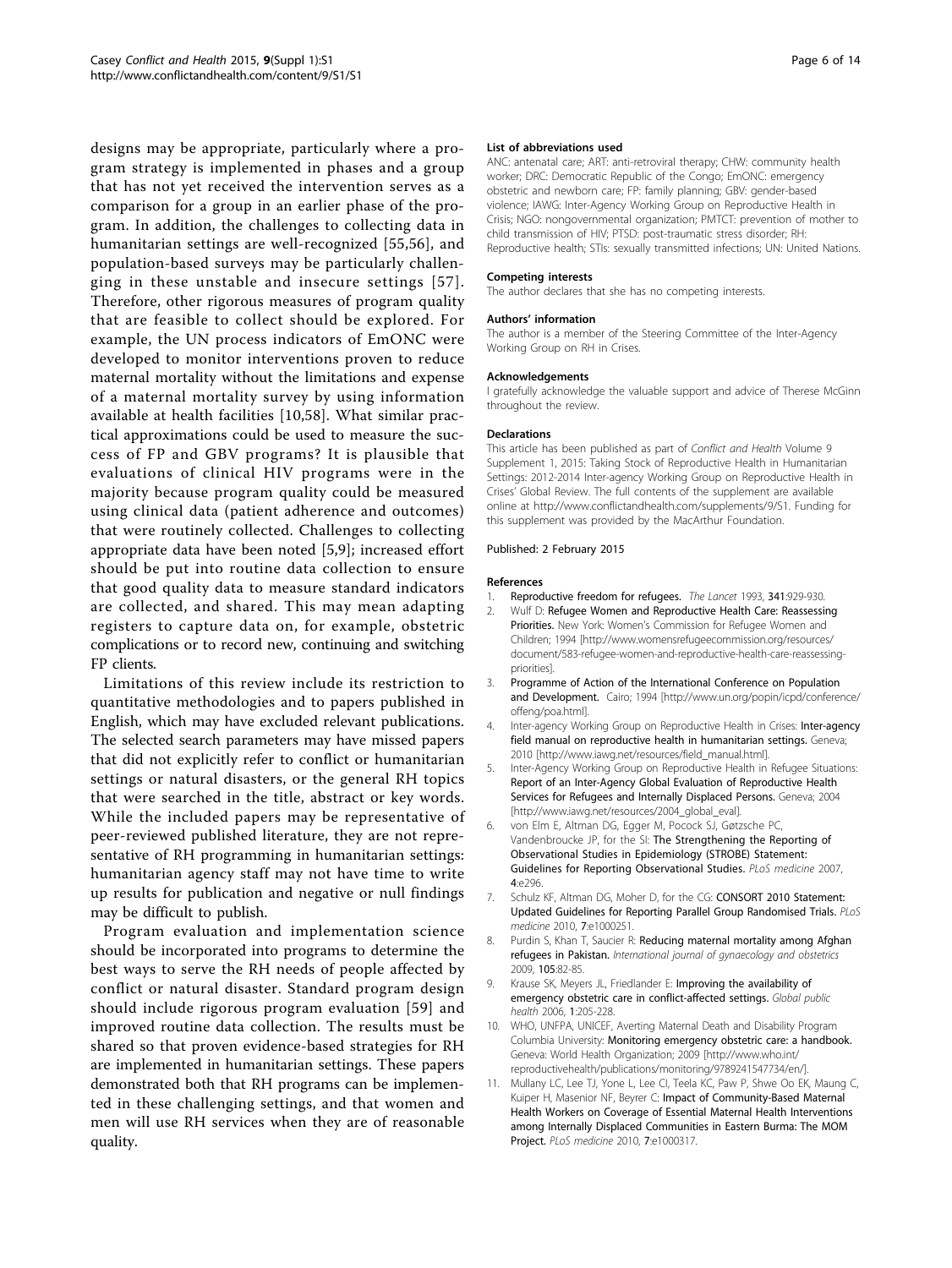- <span id="page-6-0"></span>12. Howard N, Woodward A, Souare Y, Kollie S, Blankhart D, von Roenne A, Borchert M: [Reproductive health for refugees by refugees in Guinea III:](http://www.ncbi.nlm.nih.gov/pubmed/21486433?dopt=Abstract) [maternal health.](http://www.ncbi.nlm.nih.gov/pubmed/21486433?dopt=Abstract) Conflict and health 2011, 5:5.
- 13. Viswanathan K, Hansen PM, Rahman MH, Steinhardt L, Edward A, Arwal SH, Peters DH, Burnham G: [Can community health workers increase coverage](http://www.ncbi.nlm.nih.gov/pubmed/22068027?dopt=Abstract) [of reproductive health services?](http://www.ncbi.nlm.nih.gov/pubmed/22068027?dopt=Abstract) Journal of epidemiology and community health 2012, 66:894-900.
- 14. Ayoya MA, Golden K, Teta IN, Moreaux M, Mamadoultaibou A, Koo L, Boyd E, Beauliere JM, Lesavre C, Marhone JP: [Protecting and improving](http://www.ncbi.nlm.nih.gov/pubmed/23940409?dopt=Abstract) [breastfeeding practices during a major emergency: lessons learnt from](http://www.ncbi.nlm.nih.gov/pubmed/23940409?dopt=Abstract) [the baby tents in Haiti.](http://www.ncbi.nlm.nih.gov/pubmed/23940409?dopt=Abstract) Bulletin of the World Health Organization 2013, 91:612-617.
- 15. Lori JR, Majszak CM, Martyn KK: [Home-based life-saving skills in Liberia:](http://www.ncbi.nlm.nih.gov/pubmed/20630364?dopt=Abstract) [acquisition and retention of skills and knowledge.](http://www.ncbi.nlm.nih.gov/pubmed/20630364?dopt=Abstract) Journal of midwifery & women's health 2010, 55:370-377.
- 16. Casey SE, McNab SE, Tanton C, Odong J, Testa AC, Lee-Jones L: [Availability](http://www.ncbi.nlm.nih.gov/pubmed/23305269?dopt=Abstract) [of long-acting and permanent family-planning methods leads to](http://www.ncbi.nlm.nih.gov/pubmed/23305269?dopt=Abstract) [increase in use in conflict-affected northern Uganda: Evidence from](http://www.ncbi.nlm.nih.gov/pubmed/23305269?dopt=Abstract) [cross-sectional baseline and endline cluster surveys.](http://www.ncbi.nlm.nih.gov/pubmed/23305269?dopt=Abstract) Global public health 2013, 8:284-297.
- 17. Howard N, Kollie S, Souare Y, von Roenne A, Blankhart D, Newey C, Chen MI, Borchert M: [Reproductive health services for refugees by](http://www.ncbi.nlm.nih.gov/pubmed/18925936?dopt=Abstract) [refugees in Guinea I: family planning.](http://www.ncbi.nlm.nih.gov/pubmed/18925936?dopt=Abstract) Conflict and health 2008, 2:12.
- 18. Huber D, Saeedi N, Samadi AK: [Achieving success with family planning in](http://www.ncbi.nlm.nih.gov/pubmed/20428392?dopt=Abstract) [rural Afghanistan.](http://www.ncbi.nlm.nih.gov/pubmed/20428392?dopt=Abstract) Bulletin of the World Health Organization 2010. 88:227-231.
- 19. Raheel H, Karim MS, Saleem S, Bharwani S: [Knowledge, attitudes and](http://www.ncbi.nlm.nih.gov/pubmed/23133658?dopt=Abstract) [practices of contraception among Afghan refugee women in Pakistan: a](http://www.ncbi.nlm.nih.gov/pubmed/23133658?dopt=Abstract) [cross-sectional study.](http://www.ncbi.nlm.nih.gov/pubmed/23133658?dopt=Abstract) PloS one 2012, 7:e48760.
- 20. Bass JK, Annan J, McIvor Murray S, Kaysen D, Griffiths S, Cetinoglu T, Wachter K, Murray LK, Bolton PA: [Controlled Trial of Psychotherapy for](http://www.ncbi.nlm.nih.gov/pubmed/23738545?dopt=Abstract) [Congolese Survivors of Sexual Violence.](http://www.ncbi.nlm.nih.gov/pubmed/23738545?dopt=Abstract) New England Journal of Medicine 2013, 368:2182-2191.
- 21. Hustache S, Moro MR, Roptin J, Souza R, Gansou GM, Mbemba A, Roederer T, Grais RF, Gaboulaud V, Baubet T: [Evaluation of psychological](http://www.ncbi.nlm.nih.gov/pubmed/19338671?dopt=Abstract) [support for victims of sexual violence in a conflict setting: results from](http://www.ncbi.nlm.nih.gov/pubmed/19338671?dopt=Abstract) [Brazzaville, Congo.](http://www.ncbi.nlm.nih.gov/pubmed/19338671?dopt=Abstract) Int J Ment Health Syst 2009, 3:7.
- 22. Smith J, Ho L, Langston A, Mankani N, Shivshanker A, Perera D: [Clinical](http://www.ncbi.nlm.nih.gov/pubmed/23819561?dopt=Abstract) [care for sexual assault survivors multimedia training: a mixed-methods](http://www.ncbi.nlm.nih.gov/pubmed/23819561?dopt=Abstract) [study of effect on healthcare providers](http://www.ncbi.nlm.nih.gov/pubmed/23819561?dopt=Abstract)' attitudes, knowledge, [confidence, and practice in humanitarian settings.](http://www.ncbi.nlm.nih.gov/pubmed/23819561?dopt=Abstract) Conflict and health 2013, 7:14.
- 23. Bannink-Mbazzi F, Lowicki-Zucca M, Ojom L, Kabasomi SV, Esiru G, Homsy J: [High PMTCT program uptake and coverage of mothers, their partners](http://www.ncbi.nlm.nih.gov/pubmed/23274930?dopt=Abstract) [and babies in Northern Uganda: Achievements and lessons learned over](http://www.ncbi.nlm.nih.gov/pubmed/23274930?dopt=Abstract) [10 years of implementation \(2002-2011\).](http://www.ncbi.nlm.nih.gov/pubmed/23274930?dopt=Abstract) J Acquir Immune Defic Syndr 2013.
- 24. Ahoua L, Ayikoru H, Gnauck K, Odaru G, Odar E, Ondoa–Onama C, Pinoges L, Balkan S, Olson D, Pujades-Rodríguez M: [Evaluation of a 5-year](http://www.ncbi.nlm.nih.gov/pubmed/19602489?dopt=Abstract) Programme to [Prevent Mother-to-child Transmission of HIV Infection in](http://www.ncbi.nlm.nih.gov/pubmed/19602489?dopt=Abstract) [Northern Uganda.](http://www.ncbi.nlm.nih.gov/pubmed/19602489?dopt=Abstract) Journal of Tropical Pediatrics 2010, 56:43-52.
- 25. Rutta E, Gongo R, Mwansasu A, Mutasingwa D, Rwegasira V, Kishumbu S, Tabayi J, Masini T, Ramadhani H: [Prevention of mother-to-child](http://www.ncbi.nlm.nih.gov/pubmed/19288360?dopt=Abstract) [transmission of HIV in a refugee camp setting in Tanzania.](http://www.ncbi.nlm.nih.gov/pubmed/19288360?dopt=Abstract) Global public health 2008, 3:62-76.
- 26. Garang PG, Odoi RA, Kalyango JN: [Adherence to antiretroviral therapy in](http://www.ncbi.nlm.nih.gov/pubmed/19645621?dopt=Abstract) [conflict areas: a study among patients receiving treatment from Lacor](http://www.ncbi.nlm.nih.gov/pubmed/19645621?dopt=Abstract) [Hospital, Uganda.](http://www.ncbi.nlm.nih.gov/pubmed/19645621?dopt=Abstract) AIDS patient care and STDs 2009, 23:743-747.
- 27. Kiboneka A, Nyatia RJ, Nabiryo C, Anema A, Cooper CL, Fernandes KA, Montaner JS, Mills EJ: [Combination antiretroviral therapy in population](http://www.ncbi.nlm.nih.gov/pubmed/19223338?dopt=Abstract) [affected by conflict: outcomes from large cohort in northern Uganda.](http://www.ncbi.nlm.nih.gov/pubmed/19223338?dopt=Abstract) BMJ Clinical research ed; 2009, 338-b201.
- 28. Kiboneka A, Nyatia RJ, Nabiryo C, Olupot-Olupot P, Anema A, Cooper C, Mills E: [Pediatric HIV therapy in armed conflict.](http://www.ncbi.nlm.nih.gov/pubmed/18520359?dopt=Abstract) In AIDS. Volume 22. London, England; 2008:1097-1098.
- 29. O'Brien DP, Venis S, Greig J, Shanks L, Ellman T, Sabapathy K, Frigati L, Mills C: [Provision of antiretroviral treatment in conflict settings: the](http://www.ncbi.nlm.nih.gov/pubmed/20553624?dopt=Abstract) [experience of Medecins Sans Frontieres.](http://www.ncbi.nlm.nih.gov/pubmed/20553624?dopt=Abstract) Conflict and health 2010, 4:12.
- 30. Pyne-Mercier LD, John-Stewart GC, Richardson BA, Kagondu NL, Thiga J, Noshy H, Kist N, Chung MH: [The consequences of post-election](http://www.ncbi.nlm.nih.gov/pubmed/21293984?dopt=Abstract)

Page 7 of 14

[violence on antiretroviral HIV therapy in Kenya.](http://www.ncbi.nlm.nih.gov/pubmed/21293984?dopt=Abstract) AIDS care 2011, 23:562-568.

- 31. Vreeman RC, Nyandiko WM, Sang E, Musick BS, Braitstein P, Wiehe SE: [Impact of the Kenya post-election crisis on clinic attendance and](http://www.ncbi.nlm.nih.gov/pubmed/19344523?dopt=Abstract) [medication adherence for HIV-infected children in western Kenya.](http://www.ncbi.nlm.nih.gov/pubmed/19344523?dopt=Abstract) Conflict and health 2009, 3:5.
- 32. Yoder R, Nyandiko W, Vreeman R, Ayaya S, Gisore P, Braitstein P, Wiehe S: [Long-term impact of the Kenya postelection crisis on clinic attendance](http://www.ncbi.nlm.nih.gov/pubmed/22027872?dopt=Abstract) [and medication adherence for HIV-infected children in western Kenya.](http://www.ncbi.nlm.nih.gov/pubmed/22027872?dopt=Abstract) J Acquir Immune Defic Syndr 2012, 59:199-206.
- 33. Culbert H, Tu D, O'Brien DP, Ellman T, Mills C, Ford N, Amisi T, Chan K, Venis S, Medecins Sans F, et al: [HIV treatment in a conflict setting:](http://www.ncbi.nlm.nih.gov/pubmed/17535100?dopt=Abstract) [outcomes and experiences from Bukavu, Democratic Republic of the](http://www.ncbi.nlm.nih.gov/pubmed/17535100?dopt=Abstract) [Congo.](http://www.ncbi.nlm.nih.gov/pubmed/17535100?dopt=Abstract) PLoS Medicine / Public Library of Science 2007, 4:e129.
- 34. Walldorf JA, Joseph P, Valles JS, Sabatier JF, Marston BJ, Jean-Charles K, Louissant E, Tappero JW: [Recovery of HIV service provision post](http://www.ncbi.nlm.nih.gov/pubmed/22382149?dopt=Abstract)[earthquake.](http://www.ncbi.nlm.nih.gov/pubmed/22382149?dopt=Abstract) AIDS and behavior 2012, 26:1431-1436.
- 35. Atwood KA, Kennedy SB, Shamblen S, Tegli J, Garber S, Fahnbulleh PW, Korvah PM, Kolubah M, Mulbah-Kamara C, Fulton S: [Impact of school](http://www.ncbi.nlm.nih.gov/pubmed/22339146?dopt=Abstract)[based HIV prevention program in post-conflict Liberia.](http://www.ncbi.nlm.nih.gov/pubmed/22339146?dopt=Abstract) AIDS Educ Prev 2012, 24:68-77.
- 36. Atwood KA, Kennedy SB, Shamblen S, Taylor CH, Quaqua M, Bee EM, Gobeh ME, Woods DV, Dennis B: [Reducing sexual risk taking behaviors](http://www.ncbi.nlm.nih.gov/pubmed/23626654?dopt=Abstract) [among adolescents who engage in transactional sex in post-conflict](http://www.ncbi.nlm.nih.gov/pubmed/23626654?dopt=Abstract) [Liberia.](http://www.ncbi.nlm.nih.gov/pubmed/23626654?dopt=Abstract) Vulnerable children and youth studies 2012, 7:55-65.
- 37. Casey SE, Larsen MM, McGinn T, Sartie M, Dauda M, Lahai P: [Changes](http://www.ncbi.nlm.nih.gov/pubmed/19153910?dopt=Abstract) in HIV/AIDS/STI [knowledge, attitudes, and behaviours among the youth in](http://www.ncbi.nlm.nih.gov/pubmed/19153910?dopt=Abstract) [Port Loko, Sierra Leone.](http://www.ncbi.nlm.nih.gov/pubmed/19153910?dopt=Abstract) Global public health 2006, 1:249-263.
- Larsen MM, Sartie MT, Musa T, Casey SE, Tommy J, Saldinger M: [Changes in](http://www.ncbi.nlm.nih.gov/pubmed/15344939?dopt=Abstract) [HIV/AIDS/STI knowledge, attitudes and practices among commercial sex](http://www.ncbi.nlm.nih.gov/pubmed/15344939?dopt=Abstract) [workers and military forces in Port Loko, Sierra Leone.](http://www.ncbi.nlm.nih.gov/pubmed/15344939?dopt=Abstract) Disasters 2004, 28:239-254.
- 39. Chen MI, von Roenne A, Souare Y, von Roenne F, Ekirapa A: [Reproductive](http://www.ncbi.nlm.nih.gov/pubmed/18947393?dopt=Abstract) [health for refugees by refugees in Guinea II: sexually transmitted](http://www.ncbi.nlm.nih.gov/pubmed/18947393?dopt=Abstract) [infections.](http://www.ncbi.nlm.nih.gov/pubmed/18947393?dopt=Abstract) Conflict and health 2008, 2:1-7.
- 40. Woodward A, Howard N, Souare Y, Kollie S, von Roenne A, Borchert M: [Reproductive health for refugees by refugees in Guinea IV: Peer](http://www.ncbi.nlm.nih.gov/pubmed/21722361?dopt=Abstract) [education and HIV knowledge, attitudes, and reported practices.](http://www.ncbi.nlm.nih.gov/pubmed/21722361?dopt=Abstract) Conflict and health 2011, 5:10.
- 41. Ciccio L, Sera D: Assessing the knowledge and behavior towards HIV/ AIDS among youth in Northern Uganda: A cross-sectional survey. Biornale Italiano di Medicina Tropicale 2010, 15:29-34[\[http://numat.jsi.com/](http://numat.jsi.com/Resources/Docs/NUMATAbstract_Ciccio_vol15_1.pdf) [Resources/Docs/NUMATAbstract\\_Ciccio\\_vol15\\_1.pdf\]](http://numat.jsi.com/Resources/Docs/NUMATAbstract_Ciccio_vol15_1.pdf).
- 42. Tanaka Y, Kunii O, Hatano T, Wakai S: [Knowledge, attitude, and practice](http://www.ncbi.nlm.nih.gov/pubmed/17954034?dopt=Abstract) [\(KAP\) of HIV prevention and HIV infection risks among Congolese](http://www.ncbi.nlm.nih.gov/pubmed/17954034?dopt=Abstract) [refugees in Tanzania.](http://www.ncbi.nlm.nih.gov/pubmed/17954034?dopt=Abstract) Health & place 2008, 14:434-452.
- 43. Sullivan TM, Sophia N, Maung C: [Using evidence to improve reproductive](http://www.ncbi.nlm.nih.gov/pubmed/15344940?dopt=Abstract) [health quality along the Thailand-Burma border.](http://www.ncbi.nlm.nih.gov/pubmed/15344940?dopt=Abstract) Disasters 2004, 28:255-268.
- 44. McGinn T, Allen K: Improving refugees' [reproductive health through](http://www.ncbi.nlm.nih.gov/pubmed/19153909?dopt=Abstract) [literacy in Guinea.](http://www.ncbi.nlm.nih.gov/pubmed/19153909?dopt=Abstract) Global public health 2006, 1:229-248.
- 45. McGinn T: Reproductive Health of War-Affected Populations: What Do We Know? International Family Planning Perspectives 2000, 26:174-180.
- 46. O'Heir J: Section 1: Review of literature. In Reproductive health services for refugees and internally displaced persons: report of an inter-agency global evaluation 2004 IAWG: UNHCR 2004 [\[http://www.iawg.net/resources/](http://www.iawg.net/resources/2004_global_eval/documents/REPORT/report-sec-1.pdf) 2004\_qlobal\_eval/documents/REPORT/report-sec-1.pdf].
- 47. Madon T, Hofman KJ, Kupfer L, Glass RI: [Implementation Science.](http://www.ncbi.nlm.nih.gov/pubmed/18079386?dopt=Abstract) Science 2007, 318:1728-1729.
- 48. UNFPA, Save the Children: Adolescent sexual and reproductive health toolkit for humanitarian settings: A companion to the Inter-agency field manual on reproductive health in humanitarian settings. New York: UNFPA; 2009 [[http://www.unfpa.org/publications/adolescent-sexual-and](http://www.unfpa.org/publications/adolescent-sexual-and-reproductive-health-toolkit-humanitarian-settings)[reproductive-health-toolkit-humanitarian-settings\]](http://www.unfpa.org/publications/adolescent-sexual-and-reproductive-health-toolkit-humanitarian-settings).
- 49. McGinn T: Reducing death and disability from unsafe abortion. In Routledge Handbook of Global Public Health. New York: Routledge;Parker R, Sommer M 2011:191-198.
- 50. Cleland J, Bernstein S, Ezeh A, Faundes A, Glasier A, Innis J: [Family](http://www.ncbi.nlm.nih.gov/pubmed/17113431?dopt=Abstract) [planning: the unfinished agenda.](http://www.ncbi.nlm.nih.gov/pubmed/17113431?dopt=Abstract) Lancet 2006, 368:1810-1827.
- 51. Ross J, Hardee K, Mumford E, Eid S: Contraceptive Method Choice in Developing Countries. International Family Planning Perspectives 2002, 28:32-40.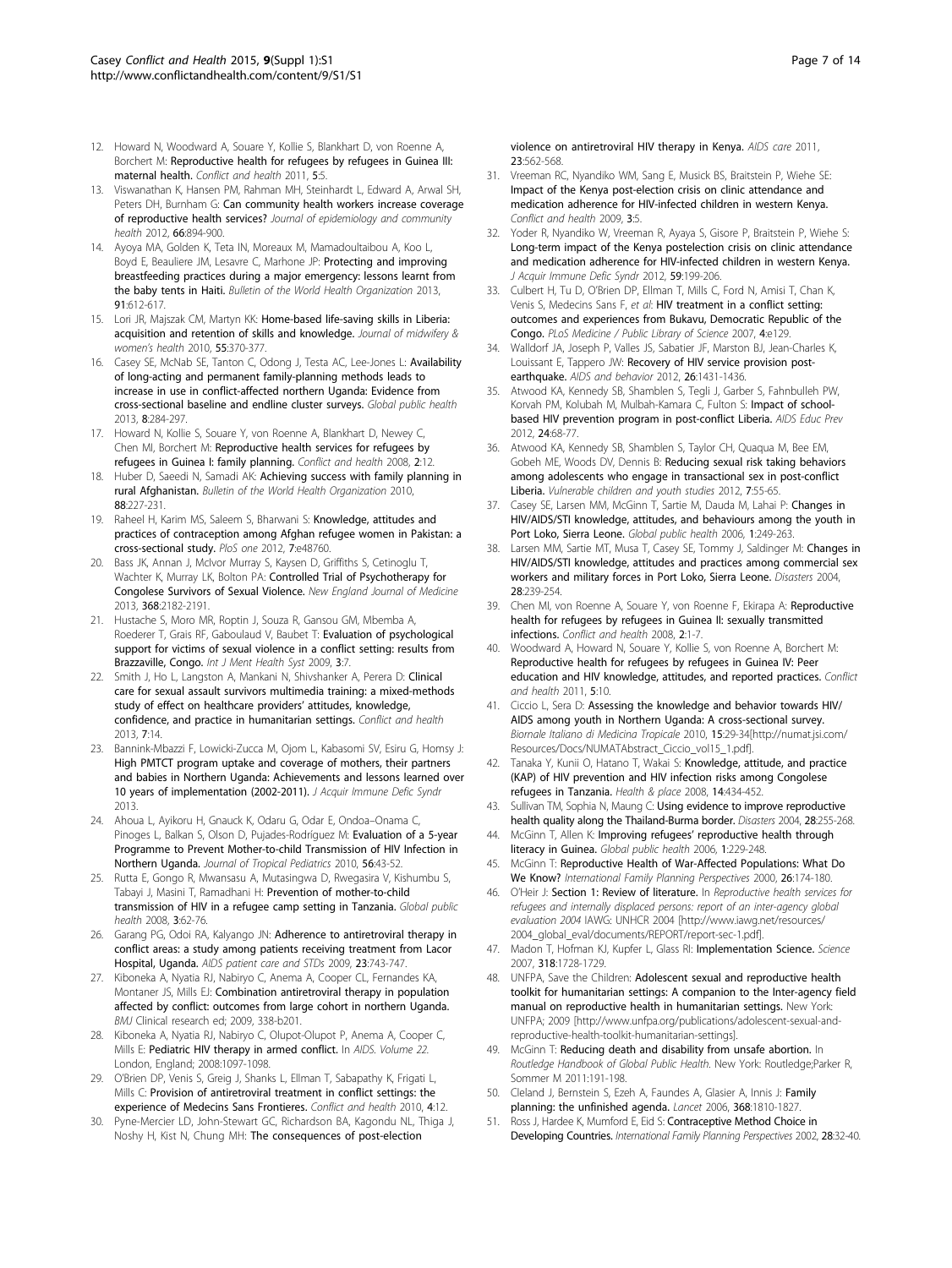- <span id="page-7-0"></span>52. Ross J, Stover J: [Use of modern contraception increases when more](http://www.ncbi.nlm.nih.gov/pubmed/25276533?dopt=Abstract) [methods become available: analysis of evidence from 1982](http://www.ncbi.nlm.nih.gov/pubmed/25276533?dopt=Abstract)–2009. Global Health: Science and Practice 2013, 1:203-212.
- 53. Briscoe C, Aboud F: [Behaviour change communication targeting four](http://www.ncbi.nlm.nih.gov/pubmed/22541798?dopt=Abstract) [health behaviours in developing countries: A review of change](http://www.ncbi.nlm.nih.gov/pubmed/22541798?dopt=Abstract) [techniques.](http://www.ncbi.nlm.nih.gov/pubmed/22541798?dopt=Abstract) Social Science & Medicine 2012, 75:612-621.
- 54. Habicht JP, Victora CG, Vaughan JP: [Evaluation designs for adequacy,](http://www.ncbi.nlm.nih.gov/pubmed/10195658?dopt=Abstract) [plausibility and probability of public health programme performance](http://www.ncbi.nlm.nih.gov/pubmed/10195658?dopt=Abstract) [and impact.](http://www.ncbi.nlm.nih.gov/pubmed/10195658?dopt=Abstract) Int J Epidemiol 1999, 28:10-18.
- 55. Ford N, Mills E, Zachariah R, Upshur R: [Ethics of conducting research in](http://www.ncbi.nlm.nih.gov/pubmed/19591691?dopt=Abstract) [conflict settings.](http://www.ncbi.nlm.nih.gov/pubmed/19591691?dopt=Abstract) Conflict and health 2009, 3:7.
- 56. Thoms O, Ron J: [Public health, conflict and human rights: toward a](http://www.ncbi.nlm.nih.gov/pubmed/18005430?dopt=Abstract) [collaborative research agenda.](http://www.ncbi.nlm.nih.gov/pubmed/18005430?dopt=Abstract) Conflict and health 2007, 1:11
- 57. Spiegel PB: [Who should be undertaking population-based surveys in](http://www.ncbi.nlm.nih.gov/pubmed/17543107?dopt=Abstract) [humanitarian emergencies?](http://www.ncbi.nlm.nih.gov/pubmed/17543107?dopt=Abstract) Emerg Themes Epidemiol 2007, 4:12.
- 58. McGinn T: [Monitoring and evaluation of PMM efforts: what have we](http://www.ncbi.nlm.nih.gov/pubmed/9389638?dopt=Abstract) [learned?](http://www.ncbi.nlm.nih.gov/pubmed/9389638?dopt=Abstract) International journal of gynaecology and obstetrics 1997, 59: S245-S251.
- 59. Rossi PH, Lipsey WM, Freeman HE: Evaluation: A systematic approach. Thousand Oaks, CA: SAGE;, 7 2004.

#### Endnotes

<sup>a</sup>The eight UN process indicators for EmONC were developed to monitor progress in the prevention of maternal and perinatal deaths:

- 1. Availability of EmONC: at least 5 EmONC facilities (including at least one comprehensive facility) for every 500,000 population
- 2. Geographical distribution of EmONC facilities
- 3. Proportion of all births in EmONC facilities

4. Met need for emergency obstetric care: proportion of women with major direct obstetric complications who are treated in EmONC facilities (acceptable level is 100%)

- 5. Caesarean sections as a proportion of all births (acceptable level between 5 and 15%)
- 6. Direct obstetric case fatality rate (acceptable level is less than 1%) 7. Intrapartum and very early neonatal death rate
- 8. Proportion of maternal deaths due to indirect causes in emergency obstetric care facilities

#### doi:10.1186/1752-1505-9-S1-S1

Cite this article as: Casey: Evaluations of reproductive health programs in humanitarian settings: a systematic review. Conflict and Health 2015 9(Suppl 1):S1.

## **Submit your next manuscript to BioMed Central and take full advantage of:**

- **Convenient online submission**
- **Thorough peer review**
- **No space constraints or color figure charges**
- **Immediate publication on acceptance**
- **Inclusion in PubMed, CAS, Scopus and Google Scholar**
- **Research which is freely available for redistribution**

BioMed Central

Submit your manuscript at www.biomedcentral.com/submit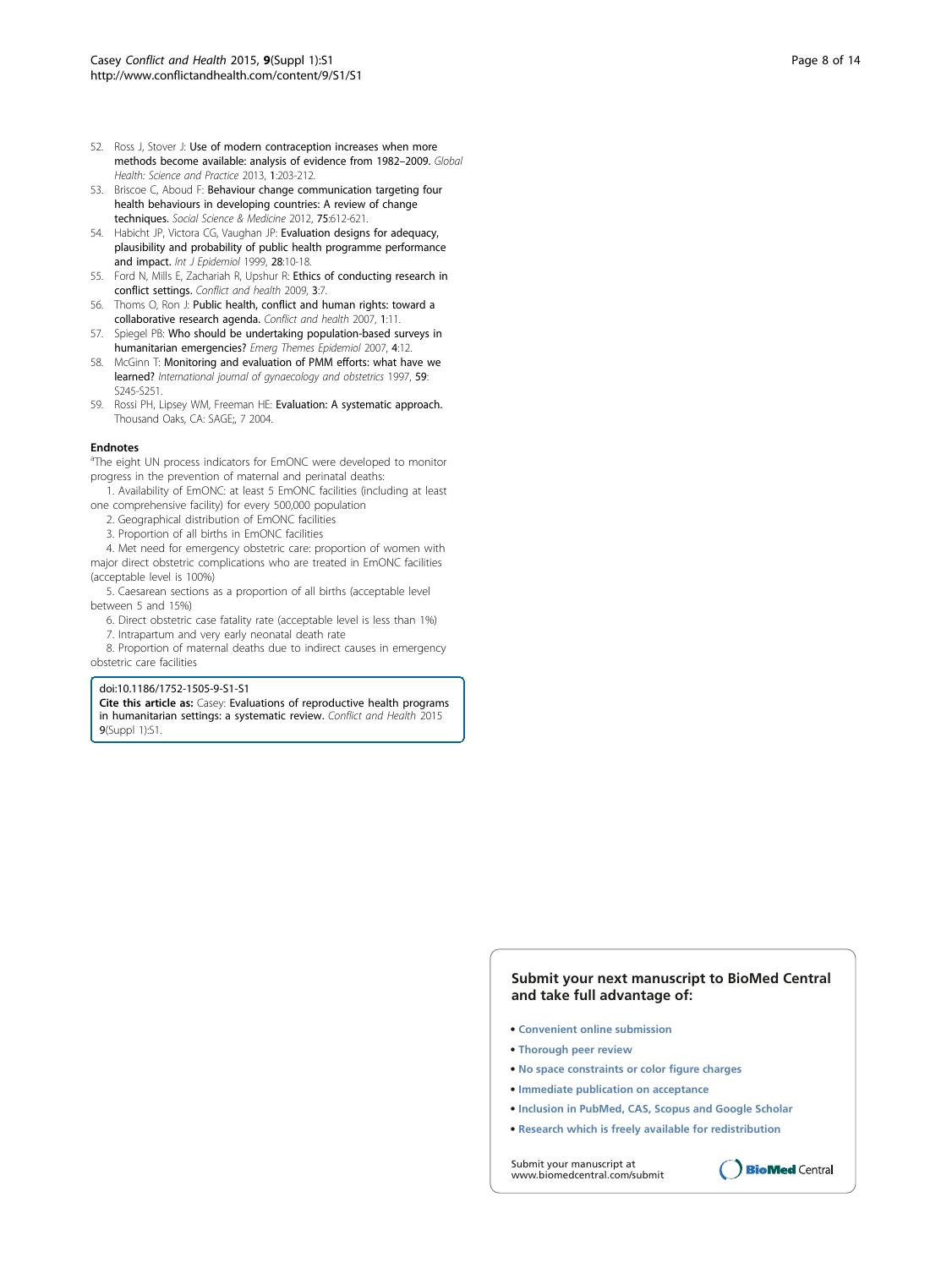| Author<br>(Year)                        | Country                 | Intervention                                                                                                                                                                                                                                                                          | <b>Evaluation design</b>                                                                                                                                                                                                                                    | Key findings                                                                                                                                                                                                                                                                                                                                                                     | Quality |
|-----------------------------------------|-------------------------|---------------------------------------------------------------------------------------------------------------------------------------------------------------------------------------------------------------------------------------------------------------------------------------|-------------------------------------------------------------------------------------------------------------------------------------------------------------------------------------------------------------------------------------------------------------|----------------------------------------------------------------------------------------------------------------------------------------------------------------------------------------------------------------------------------------------------------------------------------------------------------------------------------------------------------------------------------|---------|
| Maternal and newborn health             |                         |                                                                                                                                                                                                                                                                                       |                                                                                                                                                                                                                                                             |                                                                                                                                                                                                                                                                                                                                                                                  |         |
| Ayoya et al<br>$(2013)$ [14]            | Haiti                   | Established baby tents in five cities<br>to promote and sustain optimal<br>infant feeding practices:<br>breastfeeding and nutrition<br>support, infant growth monitoring,<br>assessment of nutritional status of<br>mother-infant pairs and pregnant<br>women                         | Program data review (February<br>2010-June 2012) from nutritional<br>cluster database (n=193 baby<br>tents)                                                                                                                                                 | 70% of infants less than 6 months<br>old were exclusively breastfed. 10%<br>of "mixed feeders" less than 6<br>months changed to exclusive<br>breastfeeding while enrolled.                                                                                                                                                                                                       | Low     |
| Howard et al Guinea<br>$(2011)^{1}[12]$ |                         | Seconded refugee health workers<br>to health facilities serving refugees,<br>provided free RH services and<br>trained refugee women as lay<br>health workers                                                                                                                          | Cross-sectional post-intervention<br>multi-stage cluster survey in<br>intervention area of women<br>$(n=444)$ and men $(n=445)$ of<br>reproductive age (Liberian and<br>Sierra Leonean refugees) living in<br>one of 48 refugee camps in<br>Guinea in 1999. | Higher odds of facility delivery for<br>those exposed to intervention<br>education activities (OR=2.03, 95%<br>CI 1.23-3.01), formally educated<br>(OR=1.93, 95%Cl 1.05-3.92), or<br>grand multipara (OR= 2.13, 95%Cl<br>1.21-3.75). No significant<br>differences found in maternal<br>health knowledge or attitudes.                                                           | Medium  |
| Krause et al<br>$(2006)$ [9]            | Global (9<br>countries) | Improved availability of basic and<br>comprehensive EmONC services in<br>12 conflict affected settings in 9<br>countries, Jan 2001-Apr 2005                                                                                                                                           | Pre and post intervention facility<br>assessments (n=31 health facilities)                                                                                                                                                                                  | Increased availability of EmONC 24<br>hours a day. CEmONC facilities<br>increased from 3 facilities at<br>baseline to 10 at endline; BEmONC<br>facilities increased from 2 at<br>baseline to 10 at endline. The<br>number of signal functions<br>available increased in all 31<br>facilities.                                                                                    | Medium  |
| Lori et al<br>$(2010)$ [15]             | Liberia                 | Trained traditional midwives in<br>maternal care using the home-<br>based life-saving skills series in<br>2006                                                                                                                                                                        | Pre- & immediate post-training<br>assessments (n=412 traditional<br>midwives), 1-year follow up<br>assessment (n=389)                                                                                                                                       | Mean scores in 4 topic areas: 1)<br>first actions, 2) post-partum<br>hemorrhage 3) woman referral, 4)<br>baby referral, improved from pre-<br>to post-test and remained stable<br>one year later (p<.001 for all 4<br>topics)                                                                                                                                                    | Medium  |
| Purdin et al<br>$(2009)$ $[8]$          | Pakistan                | Established EmONC facilities,<br>trained Afghan refugee community<br>members on safe motherhood,<br>linked primary health care with<br>education on danger signs of<br>pregnancy and the importance of<br>skilled birth attendance, and<br>improved the health information<br>system. | Program data review 2000-2007                                                                                                                                                                                                                               | Maternal mortality ratio improved<br>from 291 per 100,000 live births in<br>2000 to 102 in 2004. Case fatality<br>rate for obstetric<br>complications=0.2%. Skilled birth<br>attendance increased from 5% in<br>1996 to 67% in 2007. Complete<br>ANC coverage increased from 49%<br>in 2000 to 90% in 2006; post-natal<br>coverage increased from 27% in<br>2000 to 85% in 2006. | Medium  |
|                                         |                         | Maternal and newborn health and family planning                                                                                                                                                                                                                                       |                                                                                                                                                                                                                                                             |                                                                                                                                                                                                                                                                                                                                                                                  |         |
| Mullany et al Burma<br>$(2010)$ [11]    |                         | Trained community-based skilled<br>health workers in basic EmONC,<br>evidence-based ANC and FP in<br>Shan, Mon, Karen, and Karenni<br>regions of Burma                                                                                                                                | Pre (2006) & post (2008)<br>intervention cross-sectional two-<br>stage cluster surveys in<br>intervention areas of ever married<br>women of reproductive age:<br>n=2,889 at baseline, n=2,442 at<br>endline                                                 | Use of modern FP methods<br>increased from 24% to 45% (PRR<br>1.88, 95%Cl 1.63-2.17). Unmet need<br>for FP decreased 35% (95%Cl 28%-<br>40%). Skilled birth attendance<br>increased from 5% to 49%<br>(PRR=9.55, 95%Cl 7.21-12.64).                                                                                                                                              | High    |
| Viswanathan<br>et al (2012)<br>$[13]$   | Afghanistan             | Deployed CHWs to promote use of<br>RH services in community and at<br>health facilities                                                                                                                                                                                               | Data derived from the Afghanistan<br>Health Survey 2006: multistage<br>cluster survey in 29 provinces<br>$(n=8,281$ women)                                                                                                                                  | Presence of female CHW in<br>community is associated with<br>increased use of FP (OR=1.61, 95%<br>CI 1.21-2.15), ANC (OR=2.71, 95%CI<br>1.87-3.92) and skilled birth<br>attendant at last delivery (OR=1.75,<br>95%Cl 1.18-2.58). These associations<br>were not significant with a male<br>CHW.                                                                                 | Medium  |

## <span id="page-8-0"></span>Table 3 Description of papers included in the review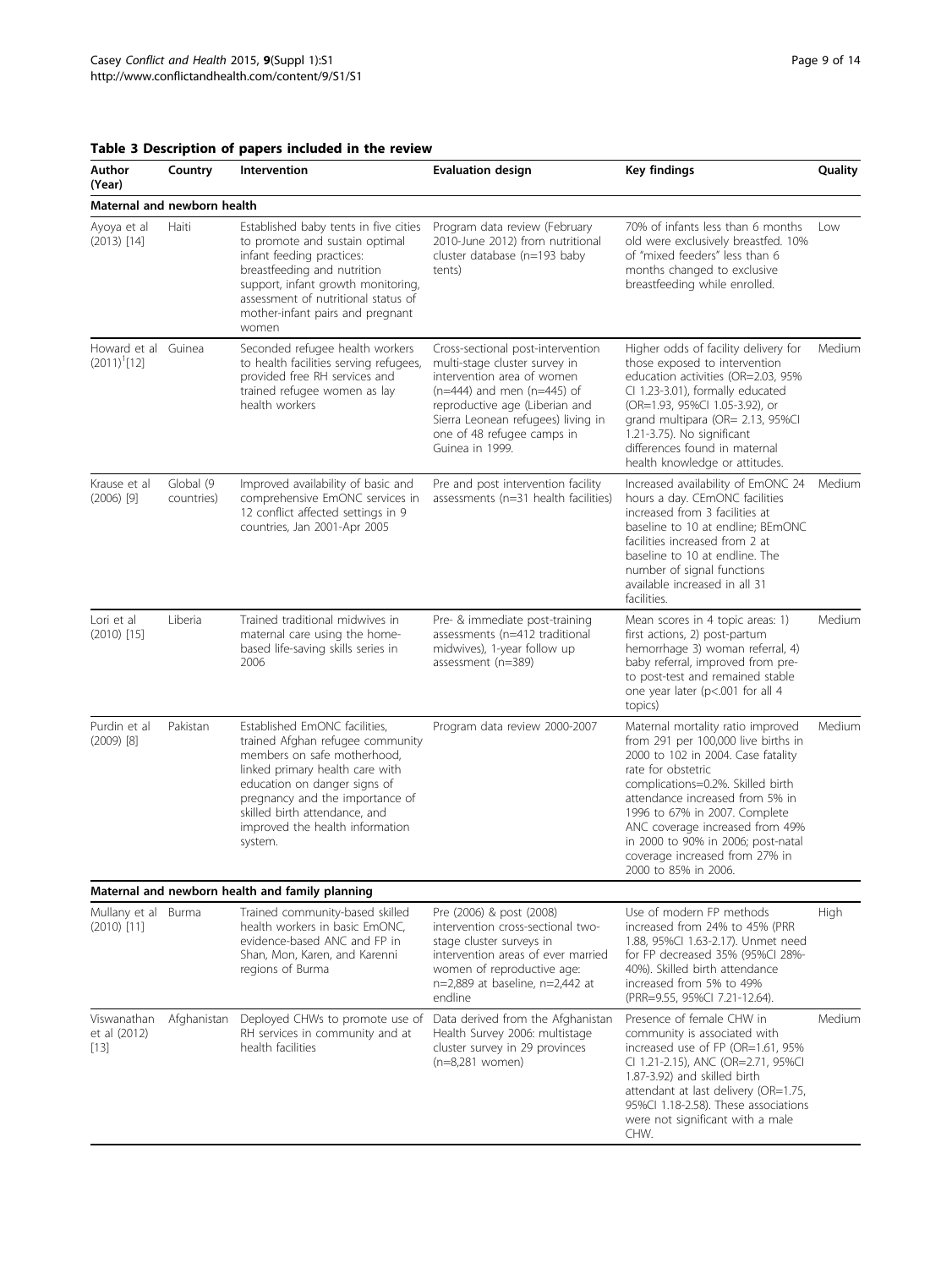| <b>Family planning</b>                 |                                                 |                                                                                                                                                                                            |                                                                                                                                                                                                                                                                           |                                                                                                                                                                                                                                                                                                                                                                                                             |        |
|----------------------------------------|-------------------------------------------------|--------------------------------------------------------------------------------------------------------------------------------------------------------------------------------------------|---------------------------------------------------------------------------------------------------------------------------------------------------------------------------------------------------------------------------------------------------------------------------|-------------------------------------------------------------------------------------------------------------------------------------------------------------------------------------------------------------------------------------------------------------------------------------------------------------------------------------------------------------------------------------------------------------|--------|
| Casey et al<br>$(2013)$ [16]           | Northern<br>Uganda                              | Provided short-acting, long-acting<br>and permanent FP methods via<br>mobile outreach teams and<br>strengthened public health center<br>provision of short and long acting<br>FP methods   | Baseline (2007) and post-<br>intervention (2010) cross-sectional<br>multi-stage cluster surveys in<br>intervention area of women of<br>reproductive age: n=905 at<br>baseline, n=873 at endline                                                                           | Current use modern FP methods<br>increased from 7.1% to 22.6%<br>(OR=3.34, 95%Cl 2.27-4.92); use of<br>LAPM increased 1.2% to 9.8%<br>(OR=9.45, 95%CI 3.99-22.4). Unmet<br>need for FP decreased from 52.1%<br>to 35.7% (OR=0.47, 95% CI 0.37-<br>$0.60$ ).                                                                                                                                                 | High   |
| Howard et al Guinea<br>$(2008)^1$ [17] |                                                 | Refugee health workers seconded<br>to health facilities provided free RH<br>services and trained refugee<br>women as lay health workers                                                    | Cross-sectional post-intervention<br>multi-stage cluster survey in<br>intervention area of women<br>$(n=444)$ and men $(n=445)$ of<br>reproductive age (Liberian and<br>Sierra Leonean refugees) living in<br>one of 48 refugee camps in<br>Guinea in 1999.               | Approval of FP was high, but more Medium<br>than 40% had not discussed FP<br>with partner. Current use of<br>modern FP (17%) was higher than<br>in country of origin (3.9%) or host<br>country (4.1%). Perceived service<br>quality was most important<br>determinant in choice of where to<br>get FP.                                                                                                      |        |
| Huber et al<br>$(2010)$ [18]           | Afghanistan                                     | Improved access to FP using CHWs<br>and community-based distribution<br>of short acting methods                                                                                            | Baseline (2004) and endline (2006)<br>cross-sectional surveys using lot<br>quality assurance sampling;<br>verification of FP use via home<br>visits of 150 FP users per CHW                                                                                               | Current FP use increased by 24-<br>27%, with injectables contributing<br>most to the increase.                                                                                                                                                                                                                                                                                                              | Low    |
| Raheel et al<br>$(2012)$ [19]          | Pakistan                                        | Provided subsidized or<br>unsubsidized health care to Afghan<br>refugees in Karachi                                                                                                        | Cross-sectional study in 2008 using<br>systematic random sampling of 2<br>comparison groups: married<br>Afghan women of reproductive<br>age receiving subsidized care<br>(n=325) and unsubsidized care<br>$(n=325)$                                                       | Refugee women receiving<br>subsidized care were more likely to<br>have heard of FP (OR=10.12 95%CI<br>6.7-15.31) and currently use FP<br>(OR=3.65, 95%Cl 2.61-5.10).                                                                                                                                                                                                                                        | High   |
| Gender-based violence                  |                                                 |                                                                                                                                                                                            |                                                                                                                                                                                                                                                                           |                                                                                                                                                                                                                                                                                                                                                                                                             |        |
| Bass et al<br>$(2013)$ $[20]$          | Democratic<br>Republic of<br>the Congo<br>(DRC) | Adapted group cognitive<br>processing therapy (1 individual<br>session and 11 group sessions)<br>provided by paraprofessionals<br>supervised by psychosocial staff<br>and clinical experts | Random assignment of 16 villages<br>to intervention group (8) or<br>individual support (8) for female<br>sexual violence survivors in 2011                                                                                                                                | 65% in intervention group and<br>52% in control group completed<br>all 3 measures. Improvements in all<br>3 sets of symptoms were<br>significantly greater in therapy<br>group than in individual support<br>group. Mean scores for combined<br>depression and anxiety improved<br>significantly more in the therapy<br>group compared to the individual<br>support group (p<0.001 for all<br>comparisons). | High   |
| Hustache et<br>al (2009) [21]          | Republic of<br>Congo                            | Provided medical care and<br>psychological support to women<br>raped by an unknown perpetrator<br>in military clothing                                                                     | Initial assessment January 2002-<br>April 2003 (n=159 female survivors<br>of rape); follow-up 1-2 years post-<br>treatment, June-July 2004 (n=70)                                                                                                                         | 56 women were evaluated using<br>the Global Assessment of<br>Functioning (GAF) scale at both<br>time periods, and global<br>functioning significantly improved<br>$(p=.04)$ ; this improvement was<br>maintained 1-2 years later                                                                                                                                                                            | Medium |
| Smith et al<br>$(2013)$ $[22]$         | DRC,<br>Ethiopia,<br>Kenya,<br>Jordan           | Multimedia training tool for health<br>providers to encourage competent,<br>compassionate, and confidential<br>clinical care for rape survivors                                            | Assessment pre-training and 3<br>months after, medical record<br>review, in-depth interviews<br>(November 2010 to June 2012)                                                                                                                                              | Although negative attitudes did<br>not significantly decrease, respect<br>for patient rights increased (p<.05),<br>and provider practice improved<br>from before the training to 3<br>months post-training $(p<.01)$ .                                                                                                                                                                                      | Medium |
| HIV/AIDS and other STIs                |                                                 |                                                                                                                                                                                            |                                                                                                                                                                                                                                                                           |                                                                                                                                                                                                                                                                                                                                                                                                             |        |
| Ahoua et al<br>$(2010)$ $[24]$         | Northern<br>Uganda                              | PMTCT program including either<br>short-course AZT or single dose<br>nevirapine and follow-up for 18<br>months post-partum including<br>infant HIV testing                                 | Retrospective record review of all<br>mother-infant pairs enrolled July<br>2000-July 2005 (n=517). Cross-<br>sectional survey of infant status at<br>18 months following tracing of<br>mother-infant pairs who were lost<br>to follow up (n=327 women and<br>368 babies). | 53% of mother-infant pairs were<br>lost to follow-up before<br>completing infant testing at 18<br>months; the risk of death or being<br>lost to follow-up was higher<br>among infants with no or<br>incomplete intrapartum ARVs<br>(OR=1.9, 95%Cl 1.07-3.36) and of<br>weaning before age 6 months<br>(OR=2.55, 95%Cl 1.42-4.58).                                                                           | Medium |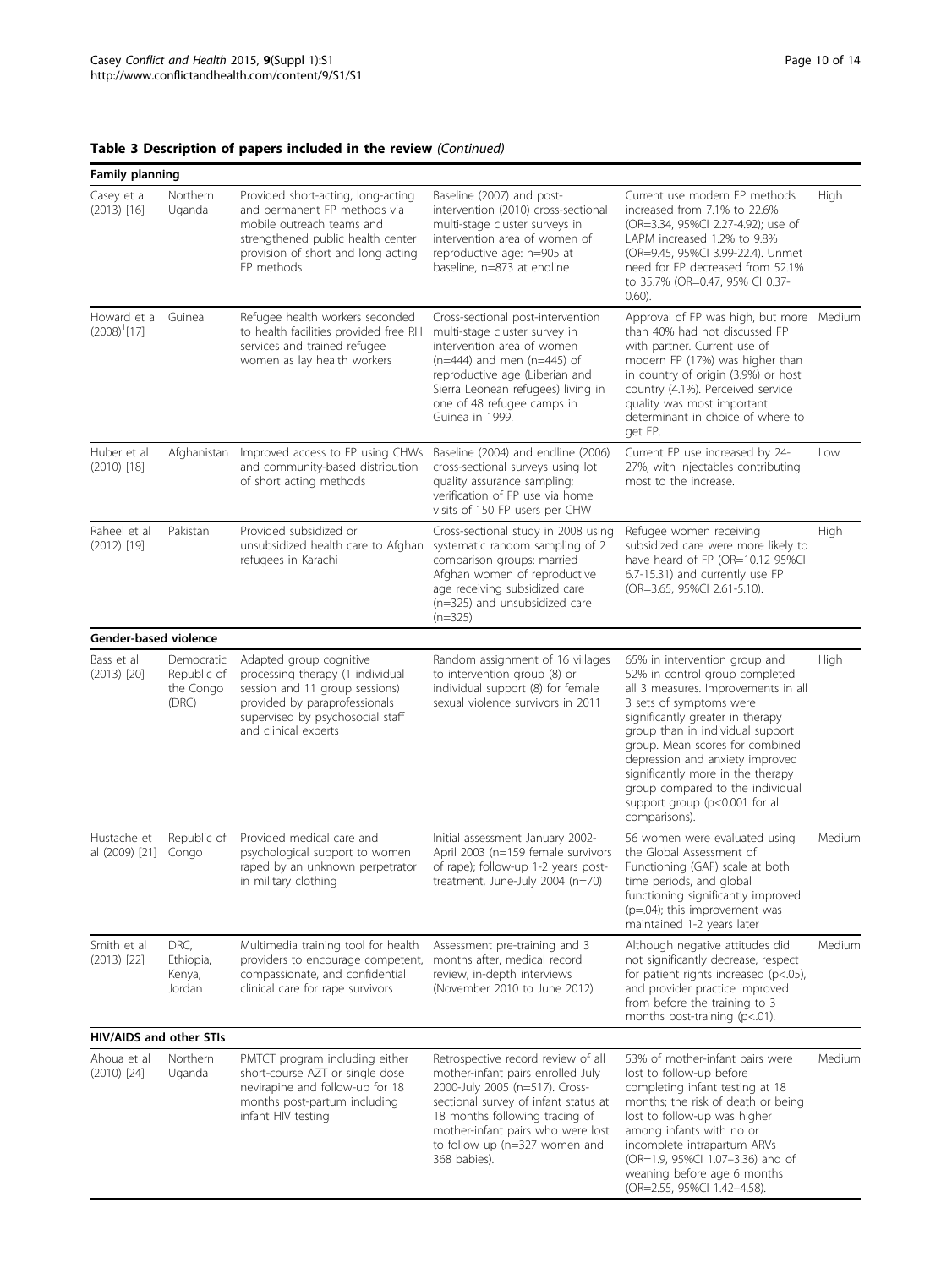## Table 3 Description of papers included in the review (Continued)

| Atwood et al Liberia<br>$(2012)^{3}[35]$    |                    | Evidence-based HIV prevention<br>curriculum adapted for in-school<br>Liberian youth. The 8-modules<br>promoted positive condom<br>attitudes and increased skills and<br>self-efficacy to refuse sex, negotiate<br>condom use and use condoms<br>effectively.                                          | Attention-matched, group RCT: 4<br>matched pairs of schools randomly<br>assigned to HIV prevention<br>curriculum or general health<br>curriculum. Students completed<br>baseline, immediate post-test, 3-<br>and 9- month follow-up surveys to<br>assess program efficacy (n=740<br>completed all measures)                                | The intervention significantly<br>improved protective peer norms<br>(p<.05) and positive condom<br>attitudes (p<.05) at the 9 month<br>follow-up. Among those who were<br>sexually active at baseline, the<br>intervention group used condoms<br>more consistently in the last 3<br>months ( $p<0.05$ ) at the 9-month<br>follow-up. The intervention did not<br>impact sexual initiation or multiple<br>sex partnerships.                   | Medium |
|---------------------------------------------|--------------------|-------------------------------------------------------------------------------------------------------------------------------------------------------------------------------------------------------------------------------------------------------------------------------------------------------|--------------------------------------------------------------------------------------------------------------------------------------------------------------------------------------------------------------------------------------------------------------------------------------------------------------------------------------------|----------------------------------------------------------------------------------------------------------------------------------------------------------------------------------------------------------------------------------------------------------------------------------------------------------------------------------------------------------------------------------------------------------------------------------------------|--------|
| Atwood et al Liberia<br>$(2012)^{3}[36]$    |                    | Evidence-based HIV prevention<br>curriculum adapted for in-school<br>Liberian youth. The 8-modules<br>promoted positive condom<br>attitudes and increased skills and<br>self-efficacy to refuse sex, negotiate<br>condom use and use condoms<br>effectively.                                          | Attention-matched, group RCT: 4<br>matched pairs of schools randomly<br>assigned to HIV prevention<br>curriculum or general health<br>curriculum. Students completed<br>baseline, immediate post-test, 3-<br>and 9- month follow-up surveys to<br>assess program efficacy (n=714<br>who responded to questions<br>about transactional sex) | Risk behaviors for adolescents who<br>engaged in transactional sex were<br>no different in the intervention or<br>control groups.                                                                                                                                                                                                                                                                                                            | Medium |
| Bannink-<br>Mbazzi et al<br>$(2013)$ $[23]$ | Northern<br>Uganda | PMTCT program including couple<br>VCT, care and treatment for HIV+<br>individuals, home-based care,<br>partner involvement, follow-up at<br>18 months post-partum including<br>infant HIV testing                                                                                                     | Retrospective record review of<br>PMTCT program data 2002-2011                                                                                                                                                                                                                                                                             | Of 140,658 women starting ANC,<br>94.4% received HIV testing. Testing<br>of male partners increased from<br>5.9% in 2002 to 75.8% in 2011<br>(p=.001) compared to 15.5%<br>nationally. 79% of HIV+ women<br>started ARVs, compared to 52%<br>nationally. HIV prevalence among<br>exposed infants tested by 18<br>months decreased from 10.3% in<br>2004 to 5.0% in 2011 (p=.001).                                                            | Medium |
| Casey et al<br>$(2006)^2[37]$               | Sierra<br>Leone    | HIV/AIDS and STI prevention<br>program comprised of intensive<br>outreach education by peers<br>including a focus on improving<br>negotiation skills and distribution<br>of free condoms targeting youth                                                                                              | Baseline (2001) and post<br>intervention (2003) cross-sectional<br>surveys using purposive quota<br>sampling of youth: n=244 female,<br>293 male (baseline); n=250 female,<br>299 male (endline)                                                                                                                                           | Respondents able to name 3<br>effective means of avoiding AIDS<br>increased from 4% to 36% among<br>female youth and from 4% to 45%<br>among male youth; reported<br>condom use at last sex increased<br>from 16% to 46% (female) and<br>from 16% to 37% (male) ( $p<.01$ for<br>all comparisons).                                                                                                                                           | Medium |
| Chen et al<br>$(2008)^{1}[39]$              | Guinea             | Refugee health workers seconded<br>to health facilities provided free RH<br>services and trained refugee<br>women as lay health workers                                                                                                                                                               | Cross-sectional post-intervention<br>multi-stage cluster survey in<br>intervention area of women<br>$(n=444)$ and men $(n=445)$ of<br>reproductive age (Liberian and<br>Sierra Leonean refugees) living in<br>one of 48 refugee camps in<br>Guinea in 1999.                                                                                | Self-reported STI symptoms were<br>common: 30% among women and<br>24% among men. Only 25%<br>correctly named key STI symptoms.<br>Respondents citing program<br>facilitators as sources of<br>information were more likely to<br>correctly name key STI symptoms<br>(OR=5.2, 95% CI 1.9-13.9 (men))<br>and identify effective means of<br>protecting against STIs (OR=2.9,<br>95% CI 1.5-5.8 (men)) and (OR=4.6,<br>95%Cl 1.6-13.2 (women)). | Medium |
| Ciccio and<br>Sera (2010)<br>[41]           | Northern<br>Uganda | HIV/AIDS prevention activities with<br>youth including media campaigns,<br>peer counseling, life skills training,<br>and activities for youth in<br>particularly vulnerable<br>circumstances to spread<br>prevention messages and help<br>them develop the skills necessary<br>to protect themselves. | Cross-sectional post-intervention<br>survey using lot quality assurance<br>sampling in intervention area<br>(n=1,781 youth age 15-24) in 2008                                                                                                                                                                                              | 29% had comprehensive HIV<br>prevention knowledge (knew 3<br>main means of prevention and<br>rejected common misconceptions).<br>86% knew where to get tested for,<br>but only 51% had been tested and<br>received their result in the last 12<br>months. Gender, geographical<br>location, marital status and<br>education were associated with<br>this knowledge (p<.001)                                                                  | Medium |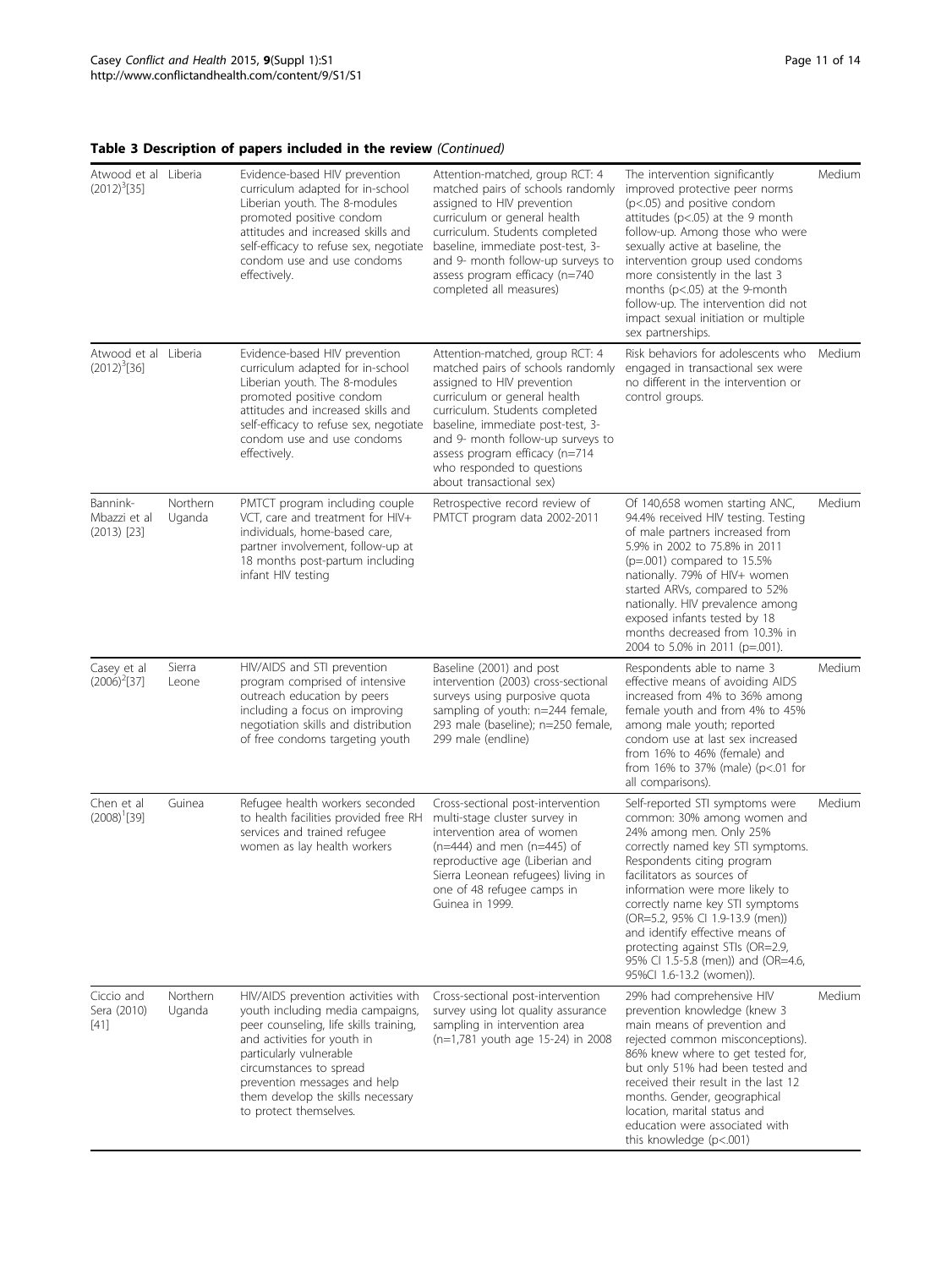| Culbert et al DRC<br>$(2007)$ [33]         |                    | Voluntary counseling and HIV<br>testing (VCT), care and treatment<br>for HIV+ individuals, HIV prevention<br>activities                                                                                                                                | Program data review: May 2002-<br>Jan 2006                                                                                                                                                                        | 11,076 people received VCT, of<br>whom 19% were HIV+; 94% of<br>these received follow-up care in<br>the HIV clinics. 12-month mortality<br>among ART patients was 7.9%<br>(95%Cl 3.6-12.1), and 12-month loss<br>to follow-up was 5.4% (95%Cl 3.2-<br>7.5), both comparable to stable<br>low resource settings. Only 5 of 66<br>ART patients experienced<br>treatment interruption during<br>violent period of May-June 2004.                                                                       | Medium |
|--------------------------------------------|--------------------|--------------------------------------------------------------------------------------------------------------------------------------------------------------------------------------------------------------------------------------------------------|-------------------------------------------------------------------------------------------------------------------------------------------------------------------------------------------------------------------|-----------------------------------------------------------------------------------------------------------------------------------------------------------------------------------------------------------------------------------------------------------------------------------------------------------------------------------------------------------------------------------------------------------------------------------------------------------------------------------------------------|--------|
| Garang et al<br>$(2009)$ $[26]$            | Northern<br>Uganda | Care and treatment for HIV+<br>individuals                                                                                                                                                                                                             | Cross-sectional study using<br>systematic sampling of self-<br>reported adherence over 4-day<br>period in February 2008 (n=200<br>adults on ART)                                                                  | Mean 4-day adherence (self-<br>reported) was 99.5%, with no<br>difference between IDPs and non-<br>IDPs. Being on a 1st line ART<br>regimen (OR=22.2, 95%Cl 1.5-<br>333.3), feeling facility staff were<br>condemning (OR=22.2, 95%Cl 1.5-<br>333.3), and lack of privacy at facility<br>(OR=9.7, 95%Cl 0.9-111.1) were<br>associated with non-adherence.                                                                                                                                           | High   |
| Kiboneka et<br>al $(2008)^4[28]$           | Northern<br>Uganda | Care and treatment for HIV+<br>individuals, facility and home-based<br>care, mobile clinics to IDP camps                                                                                                                                               | Prospective cohort study using<br>program data June 2005 - Feb<br>2008 (n=57 HIV+ children receiving<br>combination ART)                                                                                          | Adherence was consistently<br>excellent in 92% of patients. No<br>deaths and no major opportunistic<br>infections were recorded after<br>initiation of ART.                                                                                                                                                                                                                                                                                                                                         | Medium |
| Kiboneka et<br>al (2009) <sup>4</sup> [27] | Northern<br>Uganda | Care and treatment for HIV+<br>individuals, facility and home-based<br>care, mobile clinics to IDP camps                                                                                                                                               | Prospective cohort study using<br>program data, June 2005 - Jan<br>2008, (n=1,625 HIV+ adults<br>receiving combination ART)                                                                                       | The mortality incidence rate was<br>3.48 (95%Cl 2.7-4.3) per 100 person<br>years. Of patients with adherence<br>data, 92% had adherence greater<br>than 95%. 4.3% of patients died<br>during follow-up, a mortality rate<br>comparable to ART patients in<br>stable settings. Lower mortality<br>was associated with female sex,<br>higher baseline CD4 count and<br>$\geq$ 95% adherence. IDP camp<br>residence and age were not<br>associated with mortality<br>outcomes.                         | Medium |
| Larsen et al<br>$(2004)^2$ [38]            | Sierra<br>Leone    | HIV/AIDS and STI prevention<br>program comprised of intensive<br>outreach education by peers<br>including a focus on improving<br>negotiation skills and distribution<br>of free condoms targeting<br>commercial sex workers (CSW) and<br>military men | Baseline (2001) and post<br>intervention (2003) cross-sectional<br>surveys using purposive quota<br>sampling: n=201 sex workers, 202<br>military men (baseline); n=202 sex<br>workers, 205 military men (endline) | Those able to name 3 effective<br>means of avoiding AIDS increased<br>from 5% to 70% among CSWs and<br>from 11% to 75% among military<br>men. Reported condom use at last<br>sex increased from 38% to 68%<br>(CSW) and from 39% to 68%<br>(military) (p<.01 for all). Although<br>the proportions of both CSWs and<br>military men who believe HIV+<br>people should be treated or<br>counselled increased, the<br>proportions believing they should<br>be isolated or reported did not<br>change. | Medium |
| O'Brien et al<br>$(2010)$ [29]             | Global             | Programs of care and treatment for Program data review 2005-2009<br>HIV+ individuals in conflict and<br>post-conflict settings                                                                                                                         | (n=20 programs with complete<br>data and $n=4,145$ HIV+ adults on<br>ART with complete data)                                                                                                                      | 64% of ART patients remained on<br>ART, 10% died, 11% were lost to<br>follow-up. Median 12-month<br>mortality and loss to follow-up<br>were 9% (95%Cl 8.8-9.1) and 11%<br>(95%Cl 9-12) respectively. Median<br>6-month CD4 gain was 129 cells/<br>$mm3$ .                                                                                                                                                                                                                                           | Medium |

## Table 3 Description of papers included in the review (Continued)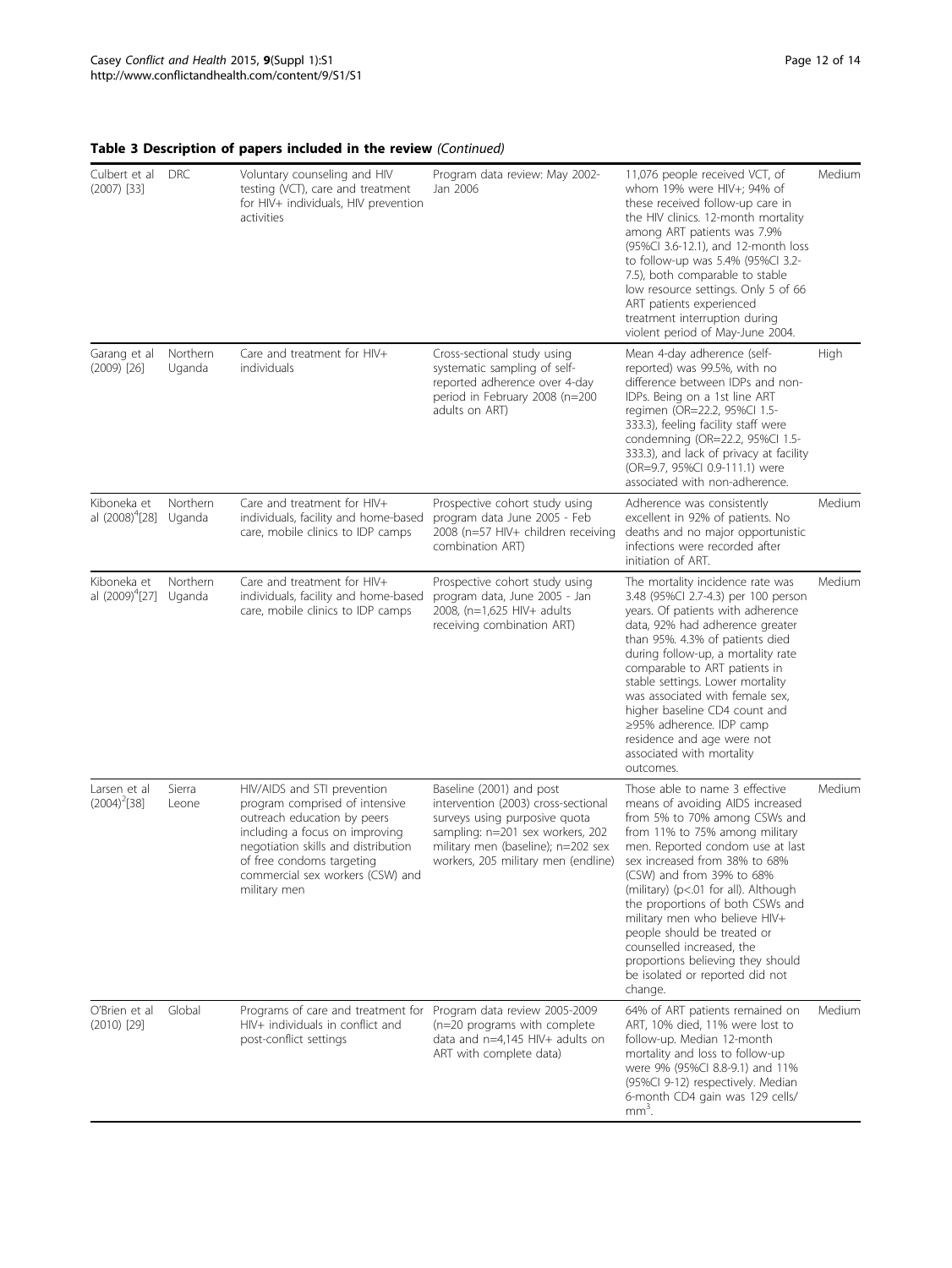| Pyne-Mercier Kenya<br>et al (2011)<br>[30] |          | Care and treatment for HIV+<br>individuals                                                                                                                     | Retrospective record review for<br>clients on ART during post-election<br>violence, Dec 30, 2007 - Feb 28,<br>2008, and same time period 1 year<br>earlier (n=2,534 HIV+ adults)                                                                            | The odds of treatment interruption High<br>were 71% (95%Cl 34-118) higher<br>during the post-election violence<br>period compared to 1 year earlier.<br>Men (OR=1.4, 95%Cl 1.1-1.8) and<br>those traveling $\geq$ 3 hours to clinic<br>(OR=1.9, 95%Cl 1.3-2.7) were more<br>likely to experience treatment<br>interruption.                                                                                                                       |        |
|--------------------------------------------|----------|----------------------------------------------------------------------------------------------------------------------------------------------------------------|-------------------------------------------------------------------------------------------------------------------------------------------------------------------------------------------------------------------------------------------------------------|---------------------------------------------------------------------------------------------------------------------------------------------------------------------------------------------------------------------------------------------------------------------------------------------------------------------------------------------------------------------------------------------------------------------------------------------------|--------|
| Rutta et al<br>$(2008)$ [25]               | Tanzania | 2-year pilot PMTCT program in<br>refugee camp: community<br>education, training providers, VCT,<br>infant feeding, counseling,<br>administration of nevirapine | Program data review Oct 2002 -<br>June 2004 (n=6 health facilities)                                                                                                                                                                                         | 92% of ANC clients were tested for Medium<br>HIV. 93% of HIV+ women agreed<br>to take nevirapine at 34 weeks of<br>gestation. 36% of the HIV+ women<br>were repatriated before delivery,<br>but 98% of those remaining took<br>nevirapine at the start of labor and<br>their infants received nevirapine<br>within 72 hours. Only 15% of HIV-<br>exposed infants were tested at 18<br>months due to repatriation, death<br>or refusal of testing. |        |
| Tanaka et al<br>$(2008)$ [42]              | Tanzania | HIV/AIDS prevention including<br>youth peer education, VCT, free<br>condom distribution in Nyarugusu<br>refugee camp                                           | Post-intervention survey of<br>systematically selected Congolese<br>refugees of reproductive age<br>(n=570 male and 570 female)<br>living in the refugee camp in 2005                                                                                       | HIV risk increased after<br>displacement due to increased<br>transactional sex and forced sex<br>(p<.001). Condom use at last sex<br>with a non-regular partner was<br>14% and associated with citing the<br>program health teams as a leading<br>source of influence regarding HIV<br>prevention                                                                                                                                                 | Medium |
| Vreeman et<br>al (2009) <sup>5</sup> [31]  | Kenya    | Care and treatment for HIV-<br>infected children                                                                                                               | Retrospective cohort analysis of<br>HIV+ children under 14 years seen<br>from Oct-Dec 2007 in 18 clinics<br>$(n=2,585)$ , and then followed from<br>Dec 2007 until April 2008.                                                                              | 93% of HIV-infected children<br>returned to care in the 4 months<br>after the violence, and 98% of<br>children on ART reported perfect<br>adherence during last 7 days<br>(p<.001). Children on ART were<br>more likely to return than those<br>not on ART (OR=1.4, 95%Cl 1.2-1.6).<br>Orphan status and sex were not<br>associated with return to clinic.                                                                                        | Medium |
| Walldorf et<br>al (2012) [34]              | Haiti    | HIV/AIDS clinical services including<br>VCT, PMTCT, care and treatment<br>for HIV+ individuals                                                                 | Program data Oct 2008-May 2010<br>comparing pre-earthquake (prior to<br>Dec 2009) to post-earthquake<br>outcomes (n=126 facilities)                                                                                                                         | Mean monthly enrollment for VCT,<br>PMTCT and ART services were from<br>41-46% of baseline levels in Jan<br>2010 but rose to 79-89% of<br>baseline levels in May 2010.<br>Current ART patients rose 3.6% Jan<br>- May 2010 compared to a 9.8%<br>increase during the same period in<br>2009.                                                                                                                                                      | Medium |
| Woodward<br>et al $(2011)^1$<br>[40]       | Guinea   | Refugee health workers seconded<br>to health facilities provided free RH<br>services and trained refugee<br>women as lay health workers                        | Cross-sectional post-intervention<br>multi-stage cluster survey in<br>intervention area of women<br>$(n=444)$ and men $(n=445)$ of<br>reproductive age (Liberian and<br>Sierra Leonean refugees) living in<br>one of 48 refugee camps in<br>Guinea in 1999. | HIV knowledge was high.<br>Participants exposed to program<br>peer education had higher odds of<br>reporting changes in sexual<br>behavior to avoid HIV (OR=2.5,<br>95%Cl 1.5-4.1). Exposed participants<br>were less likely to report staying<br>faithful (OR=0.6, 95%Cl 0.4-0.9) and<br>more likely to report fewer sex<br>partners (OR=1.7, 95%Cl 1.05-2.85).                                                                                  | Medium |
| Yoder et al<br>$(2012)^{5}[32]$            | Kenya    | HIV/AIDS care and treatment for<br>HIV-infected children                                                                                                       | Retrospective cohort analysis for 3<br>time periods: pre-election, Oct 26-<br>Dec 25 2007; immediately post-<br>election, Dec 26, 2007 - Apr 15,<br>2008; and long-term post-election,<br>Apr 16-Dec 31, 2008 (n=2,549 HIV+<br>children)                    | Children on ART had less initial loss Medium<br>to follow-up $(p<.01)$ and less<br>complete loss to follow-up<br>(p<.0001) than children not on<br>ART. Immediately post-election,<br>8.2% of children on ART had<br>imperfect medication adherence,<br>and 9.0% long-term post-election.                                                                                                                                                         |        |

## Table 3 Description of papers included in the review (Continued)